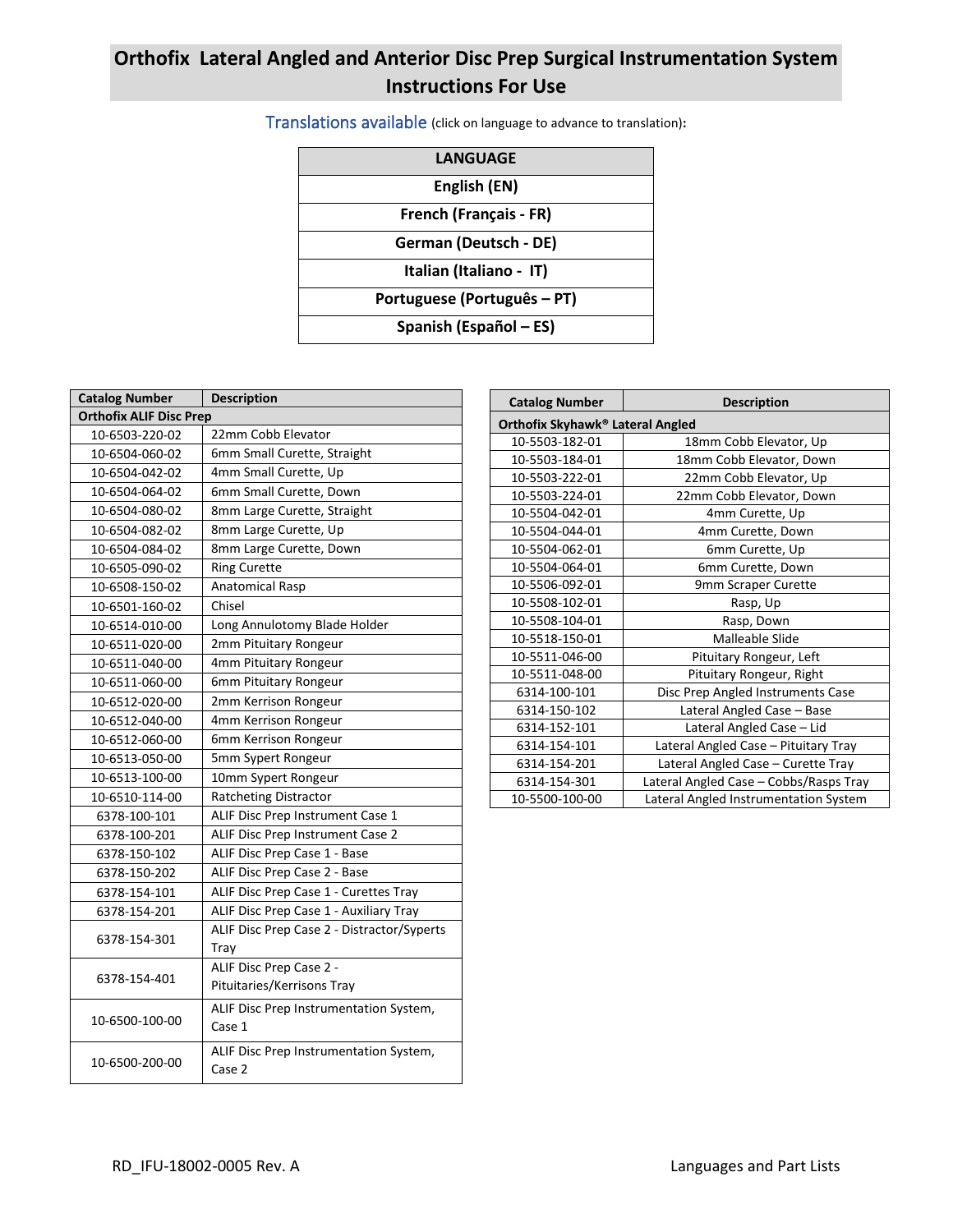# **English EN**

# Lateral Angled and Anterior Disc Prep Surgical Instrumentation System Instructions

#### <span id="page-1-0"></span>**INTENDED USE**

The Disc Preparation Surgical Instrumentation Systems are intended to offer a comprehensive set of surgical instruments to prepare the intervertebral disc space for interbody spinal fusion.

#### **INTENDED USER PROFILE**

- Surgical procedures should be performed only by persons having adequate training and familiarity with surgical techniques including progressive reaming procedures.
- Consult medical literature relative to techniques, complications and hazards prior to performance of any surgical procedure. Before using the product, all instructions regarding its safety features must be read carefully.

#### **DEVICE DESCRIPTION**

- Surgical instruments comprising fixed assemblies, simple hinged instruments and simple assemblies generally composed of medical grade stainless steels, titanium, aluminum and silicone rubber.
- Instrument case and trays may consist of different materials including stainless steels, aluminum and silicone mats.
- Devices are supplied NON-STERILE and must be inspected, cleaned and sterilized before each use.
- Devices are critical and require terminal sterilization.
- Devices are not implantable.



- Avalign recommends thorough manual and automated cleaning of medical devices prior to sterilization. Automated methods alone may not adequately clean devices.
- Devices should be reprocessed as soon as possible following use. Instruments must be cleaned separately from cases and trays.
- All cleaning agent solutions should be replaced frequently before becoming heavily soiled.
- Prior to cleaning, sterilization and use, remove all protective caps carefully. All instruments should be inspected to ensure proper function and condition. Do not use instruments if they do not perform satisfactorily.
- The sterilization methods described have been validated with the devices in predetermined placement locations per the case and tray designs. Areas intended for specific devices shall contain only those devices.
- Risk of damage The surgical instruments are precision devices. Careful handling is important for the accurate functioning of the devices. Improper external handling can cause the devices to malfunction.
- Use caution when handling sharp instruments to avoid injury.
- Wash the instrument case and trays with an aluminum safe, neutral pH detergent to avoid faded surface colors and deterioration of anodized surfaces.
- If a device is/was used in a patient with, or suspected of having Creutzfeldt-Jakob Disease (CJD), the device cannot be reused and must be destroyed due to the inability to reprocess or sterilize to eliminate the risk of cross-contamination.

**CAUTION**



Federal U.S. Law restricts this device to sale, distribution, and use, by, or on order of a physician.

#### **LIMITATIONS ON REPROCESSING**

Repeated processing has minimal effect on these instruments. End of life is normally determined by wear and damage due to use.

#### **DISCLAIMER**

It is the responsibility of the reprocessor to ensure reprocessing is performed using equipment, materials and personnel in the reprocessing facility and achieves the desired result. This requires validation and routine monitoring of the process. Any deviation by the reprocessor from the instructions provided must be properly evaluated for effectiveness and potential adverse consequences.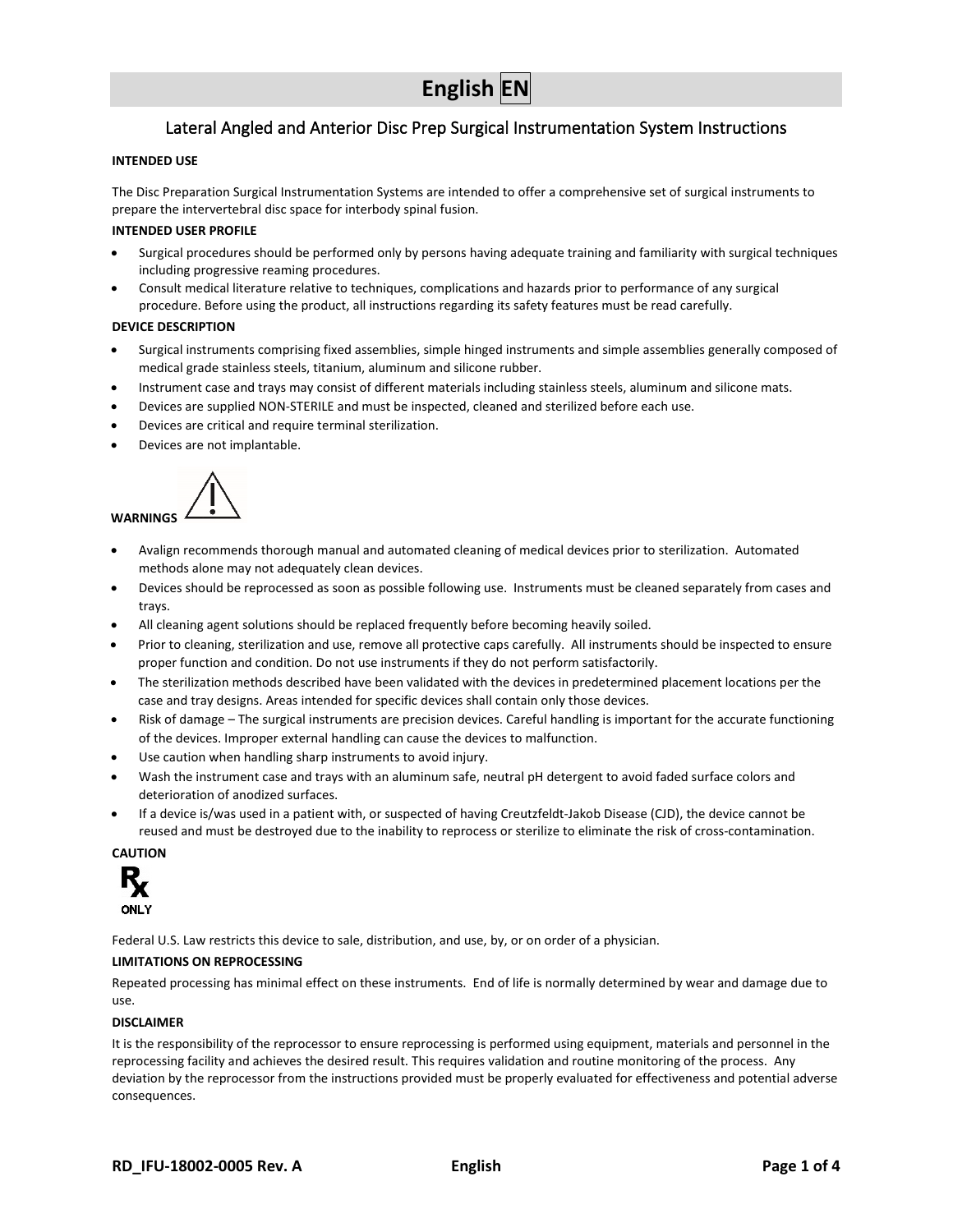# **Reprocessing Instructions**

#### **TOOLS AND ACCESSORIES**

|                        | Cold Tap Water (< 20°C / 68°F)                                     |
|------------------------|--------------------------------------------------------------------|
| Water                  | Hot Tap Water ( $>$ 40 $^{\circ}$ C / 104 $^{\circ}$ F)            |
|                        | Deionized (DI) or Reverse Osmosis (RO) Water (ambient)             |
| <b>Cleaning Agents</b> | Neutral Detergent pH 6.0-8.0 i.e. Liqui-nox, Valsure               |
|                        | Assorted Sizes of Brushes and/or Pipe Cleaners with Nylon Bristles |
|                        | Sterile Syringes or equivalent                                     |
| Accessories            | Absorbent, Low Lint Disposable Cloths or equivalent                |
|                        | Soaking Pans                                                       |
|                        | <b>Medical Compressed Air</b>                                      |
| Equipment              | Ultrasonic Cleaner (Sonicator)                                     |
|                        | <b>Automated Washer</b>                                            |

#### **POINT-OF-USE AND CONTAINMENT**

- 1) Follow health care facility point of use practices. Keep devices moist after use to prevent soil from drying and remove excess soil and debris from all surfaces, crevices, sliding mechanisms, hinged joints, and all other hard-to-clean design features.
- 2) Follow universal precautions and contain devices in closed or covered containers for transport to central supply.
- 3) All devices must be cleaned in the completely open and disassembled (i.e. taken apart) configuration.

#### **MANUAL CLEANING**

- 4) Prepare neutral pH enzymatic detergent per vendor's directions. Enzol® enzymatic detergent is recommended at a preparation of 1 oz./gallon using lukewarm water.
- 5) Fully immerse device in the prepared detergent per labeling instructions. Allow device to soak for a minimum of 1 minute.
- 6) Actuate all movable parts during the soak time to allow complete penetration of detergent to hard to reachareas.
- 7) Scrub the device, using a soft bristled brush (may also include a syringe and pipe cleaner), paying particular attention to movable parts, crevices, and other hard to reach areas until all visible soil has been removed.
	- a) For lumen devices, flush internal lumens with detergent using an appropriately sized syringe at least 7 times with a minimum of 15mL of detergent. If available, use flush ports for flushing.
- 8) Prepare neutral pH enzymatic detergent in the sonicator (as per vendor directions) and sonicate the instruments for a minimum of 10 minutes. Note: Enzyme solution shall be changed when it becomes grossly contaminated (bloody and/or turbid).
- 9) Rinse all surfaces and crevices in running reverse osmosis or deionized (RO/DI) water for a minimum of 3 minutes to remove any residual detergent or debris.
	- a) For lumen devices, flush internal lumens a minimum of 3 times with RO/DI water (minimum of 15mL) using an appropriately sized syringe. If available, use flush ports for flushing.
- 10) Dry the instrument with a clean, soft cloth. Filtered, compressed air may be used to aid drying.
- 11) Visually examine each instrument for cleanliness. If visible soil remains, repeat cleaning procedure.

#### **AUTOMATED CLEANING**

Note: All devices must be manually pre-cleaned prior to any automated cleaning process, follow steps 1-7. Steps 8-11 are optional but advised.

12) Clean devices within a washer/disinfector utilizing the equipment and detergent manufacturers' instructions per the below minimum parameters.

| Phase                       | Time (minutes) | Temperature         | Detergent Type &<br>Concentration |
|-----------------------------|----------------|---------------------|-----------------------------------|
| Pre-wash 1                  | 02:00          | Cold Tap Water      | N/A                               |
| Enzyme Wash                 | 02:00          | Hot Tap Water       | Enzyme Detergent                  |
| Rinse 1                     | 01:00          | Hot Tap Water       | N/A                               |
| <b>Purified Water Rinse</b> | 00:10          | 146-150°F / 63-66°C | N/A                               |
| <b>Drying</b>               | 15:00          | 194°F / 90°C        | N/A                               |

13) Dry excess moisture using an absorbent cloth. Dry any internal areas with filtered, compressed air.

14) Visually examine each instrument for cleanliness. If visible soil remains, repeat cleaning procedure.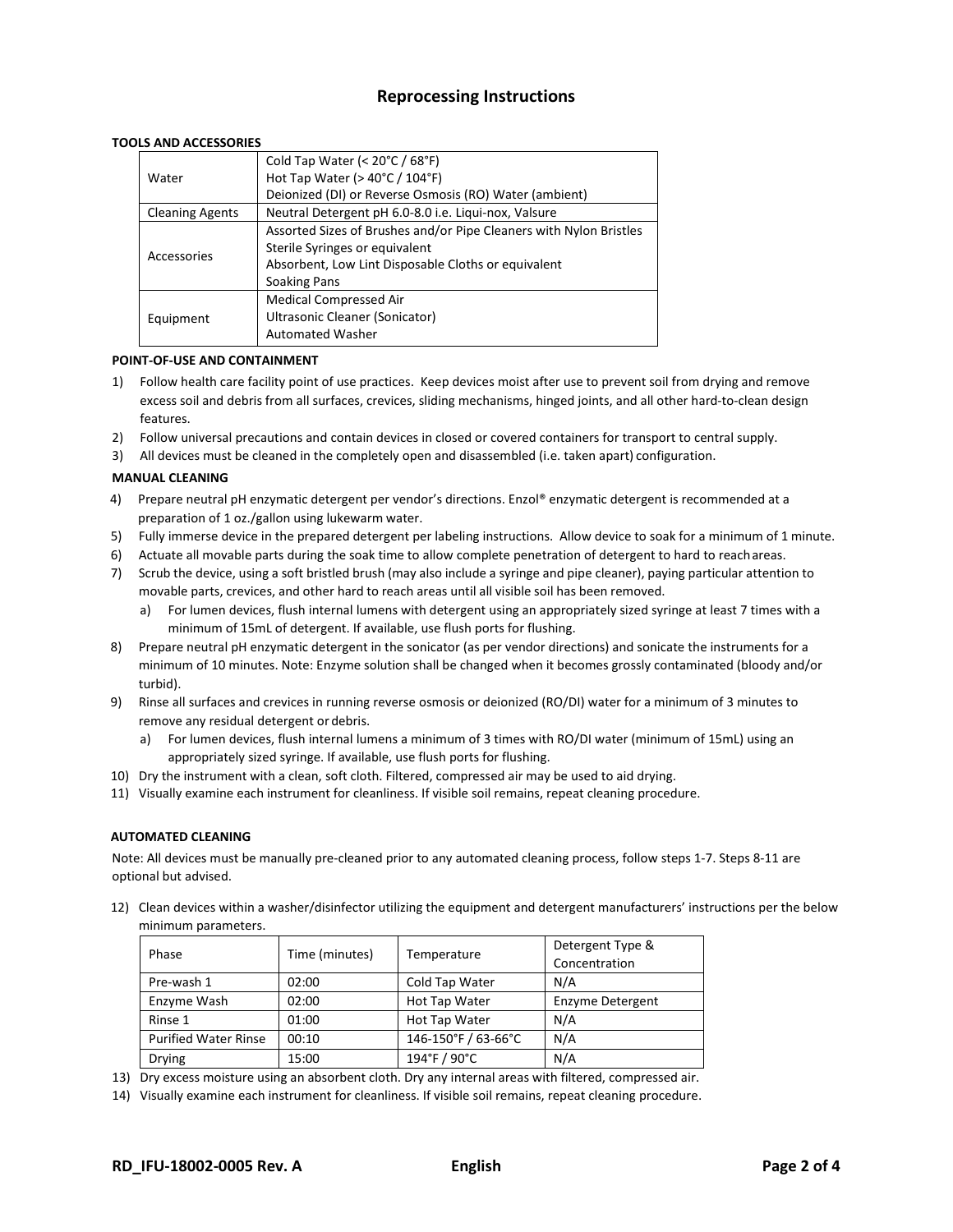#### **DISINFECTION**

- Devices must be terminally sterilized (See § Sterilization).
- Avalign instruments are compatible with washer/disinfector time-temperature profiles for thermal disinfection per ISO 15883.
- Load the devices in the washer-disinfector according to the manufacturer's instructions, ensuring that the devices and lumens can drain freely.
- The following automated cycles are examples of validated cycles:

| <b>Phase</b>                | <b>Recirculation Time</b><br>(min.) | <b>Water Temperature</b> | <b>Water Type</b> |
|-----------------------------|-------------------------------------|--------------------------|-------------------|
| <b>Thermal Disinfection</b> |                                     | >90°C (194°F)            | RI/DO Water       |
| <b>Thermal Disinfection</b> |                                     | >90°C (194°F)            | RI/DO Water       |

#### **INSPECTION AND FUNCTIONAL TESTING**

- Check for smooth movement of hinges. Locking mechanisms should be free of nicks.
- Devices with broken, cracked, chipped or worn parts should not be used, but should be replaced immediately.
- Lubricate instruments before autoclaving with Instra-Lube, or a steam permeable instrument lubricant.

#### **PACKAGING**

- Only FDA cleared sterilization packaging materials should be used by the end user when packaging the devices.
- The end user should consult ANSI/AAMI ST79 or ISO 17665-1 for additional information on steam sterilization.
- **Sterilization Wrap**
	- o Cases may be wrapped in a standard, medical grade sterilization wrap using the AAMI double wrap method or equivalent.
- **Rigid Sterilization Container**
	- For information regarding rigid sterilization containers, please refer to appropriate instructions for use provided by the container manufacturer or contact the manufacturer directly for guidance.

#### **STERILIZATION**

Sterilize with steam. The following are minimum cycles required for steam sterilization of Avalign devices:

#### **Double Wrapped Instrument Case:**

| <b>Cycle Type</b>           | <b>Temperature</b> | <b>Exposure Time</b> | <b>Pulses</b> | <b>Drying Time</b> |
|-----------------------------|--------------------|----------------------|---------------|--------------------|
| Prevacuum                   | 132°C (270°F)      | 4 minutes            |               | 30 minutes         |
| <b>Gravity Displacement</b> | 132°C (270°F)      | 15 minutes           | N/A           | 30 minutes         |

- The operating instructions and guidelines for maximum load configuration of the sterilizer manufacturer should be followed explicitly. The sterilizer must be properly installed, maintained, and calibrated.
- Time and temperature parameters required for sterilization vary according to the type of sterilizer, cycle design, and packaging material. It is critical that process parameters be validated for each facility's individual type of sterilization equipment and product load configuration.
- A facility may choose to use different steam sterilization cycles other than the cycle suggested if the facility has properly validated the cycle to ensure adequate steam penetration and contact with the devices for sterilization. Note: rigid sterilization containers cannot be used in gravity steam cycles.
- Water droplets and visible signs of moisture on sterile packaging/wrap or the tape used to secure it may compromise the sterility of the processed loads or be indicative of a sterilization process failure. Visually check outside wrap for dryness. If there are water droplets for visible moisture observed the pack or instrument tray is considered unacceptable. Repackaging and re-sterilize the packages with visible signs of moisture.

#### **STORAGE**

- After sterilization, instruments should remain in sterilization packaging and be stored in a clean, dry cabinet or storage case.
- Care should be taken when handling devices to avoid damaging the sterile barrier.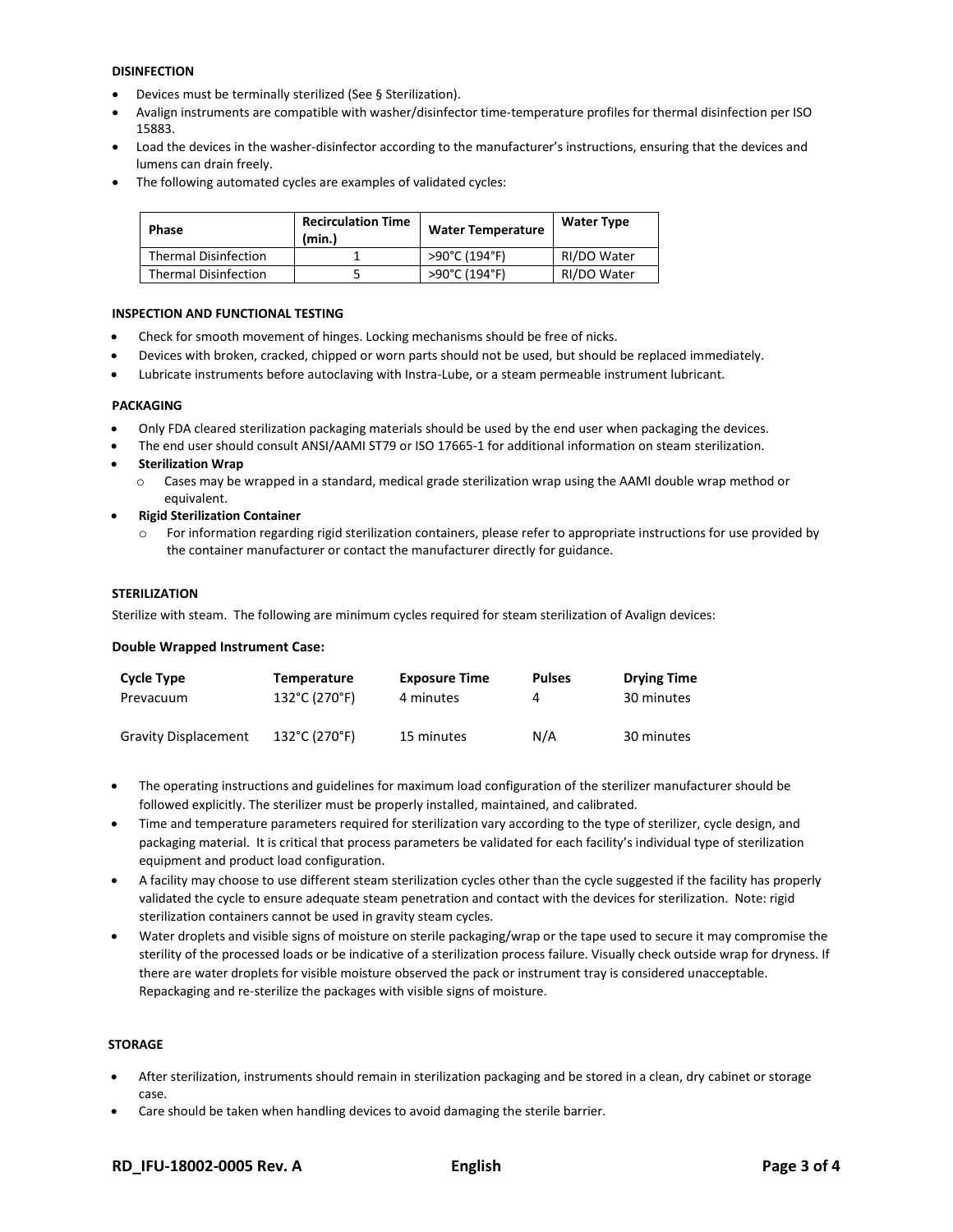#### **MAINTENANCE**

- Attention: Apply lubricant only on the connecting elements (locking mechanism) and moving parts.
- Discard damaged, worn or non-functional devices.

#### **WARRANTY**

- All products are guaranteed to be free from defects in material and workmanship at the time of shipping.
- Avalign instruments are reusable and meet AAMI standards for sterilization. All our products are designed and manufactured to meet the highest quality standards. We cannot accept liability for failure of products which have been modified in any way from their original design.

#### **CONTACT**

• **Notice to Patient and User**: Any serious incident that has occurred in relation to the medical devices should be reported to the manufacturer and the competent authority of the EU Member State in which the user and/or patient is established.



**Authorized Representative Case and Tray:** Emergo Europe, Prinsessegracht 20, 2514 AP The Hague, The Netherlands



### **Manufactured by: Avalign Technologies** 8727 Clinton Park Drive

Fort Wayne, IN 46825 1-877-289-1096 [www.avalign.com](http://www.avalign.com/) [product.questions@avalign.com](mailto:product.questions@avalign.com)

#### **REP EC**

**Authorized Representative Instruments:** Instrumed GmbH (dba Avalign German Specialty Instruments) Unter Buchsteig 3 78 532 Tuttlingen, Germany



#### **Label Glossary**

## **Distributed by: Orthofix Inc.** 3451 Plano Parkway Lewisville, TX 75056 (214) 937-2000

#### **Australian Sponsor:**

Emergo Australia Level 20, Tower II Darling Park 201 Sussex Street Sydney, NSW 2000 Australia

| Symbol                       | Title and Translations                                 | Symbol     | Title and Translations                                                               |
|------------------------------|--------------------------------------------------------|------------|--------------------------------------------------------------------------------------|
|                              | Manufacturer and<br>Date of Manufacture                |            | Consult Instructions for Use                                                         |
| <b>REP</b><br>EC             | Authorized Representative in the<br>European Community |            | Caution                                                                              |
| ΓO.                          | Lot Number / Batch Code                                | R,<br>ONLY | Federal Law (USA) restricts this device to<br>sale by or on the order of a physician |
| <b>REF</b>                   | Catalogue Number                                       | <b>MD</b>  | <b>Medical Device</b>                                                                |
| <b>NON</b><br><b>STERILE</b> | Not Sterile                                            |            |                                                                                      |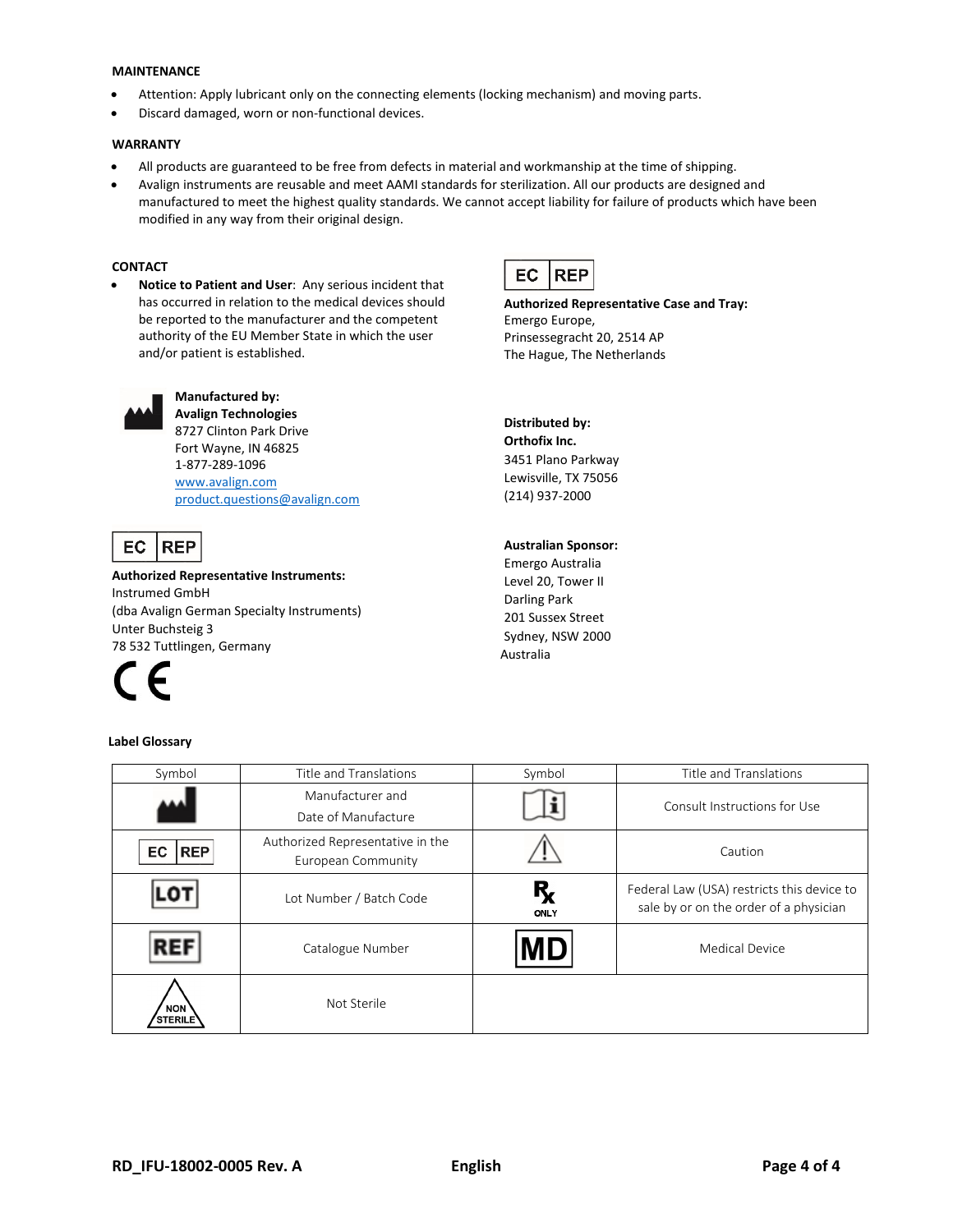# **Français FR**

# <span id="page-5-0"></span>I Instructions relatives au Système d'Instrumentation pour Angulaire Latérale et Antérieure Préparation du Disque

#### **USAGE PRÉVU**

• Les Systèmes d'Instrumentation pour Préparation du Disque ont été spécialement conçus pour offrir un kit complet d'instruments chirurgicaux permettant de préparer l'espace du disque intervertébral pour les fusion spinal intervertébral.

#### **PROFIL D'UTILISATEUR PRÉVU**

- Les interventions chirurgicales doivent être réalisées uniquement par des personnes justifiant d'une formation et de connaissances suffisantes sur les techniques chirurgicales, y compris sur les procédures d'alésage progressif.
- En outre, il convient de consulter la littérature médicale relative aux techniques, complications et risques avant de procéder à toute intervention chirurgicale. Avant d'utiliser le produit, lire attentivement toutes les consignes concernant ses caractéristiques de sécurité.

#### **DESCRIPTION DU DISPOSITIF**

- Les instruments chirurgicaux comprenant des assemblages fixes, des charnières et des assemblages simples sont généralement composés d'acier inoxydable, de titane, d'aluminium et de caoutchouc de silicone de qualité médicale.
- Les boîtes et plateaux à instruments peuvent être constitués de matériaux différents dont l'acier inoxydable, l'aluminium et la silicone.
- Les dispositifs sont fournis NON STÉRILES et doivent être inspectés, nettoyés et stérilisés avant chaque utilisation.
- Ces dispositifs sont critiques et nécessitent une stérilisation terminale.
- Les dispositifs ne sont pas implantables.



- Avalign recommande de procéder à un nettoyage manuel et automatisé intégral des dispositifs médicaux préalablement à la stérilisation. Les seules méthodes automatisées risquent de ne pas nettoyer les dispositifs de manière adéquate.
- Après utilisation, les dispositifs doivent être restérilisés dès que possible. Les instruments doivent être nettoyés séparément des boîtes et plateaux.
- Toutes les solutions de nettoyage doivent être fréquemment remplacées avant de devenir trop sales.
- Avant le nettoyage, la stérilisation et l'utilisation, retirer soigneusement tous les bouchons de protection. Il convient de vérifier le bon état et le bon fonctionnement de tous les instruments. Ne pas utiliser les instruments s'ils ne fonctionnent pas correctement.
- Les méthodes de stérilisation décrites ont été validées avec les dispositifs placés à des emplacements prédéterminés selon la conception des boîtes et plateaux. Les surfaces prévues pour des dispositifs particuliers doivent contenir uniquement ces dispositifs.
- Risque de dommages Les instruments chirurgicaux sont des dispositifs de précision. Il est important de les manipuler avec précaution pour qu'ils fonctionnent avec précision. Toute manipulation externe inadaptée peut être à l'origine d'un dysfonctionnement des dispositifs.
- Manipuler les instruments pointus avec prudence pour éviter toutes blessures.
- Laver les boîtes et plateaux d'instruments avec un détergent de pH neutre, non nocif pour l'aluminium, qui évitera la décoloration des surfaces et la détérioration des surfaces anodisées.
- Si un dispositif est/a été utilisé chez un patient présentant une maladie de Creutzfeldt-Jakob (MCJ) avérée ou suspectée, il ne peut pas être réutilisé et doit être détruit en raison de l'inefficacité de la stérilisation ou de la restérilisation à éliminer le risque de contamination croisée.

#### **ATTENTION**

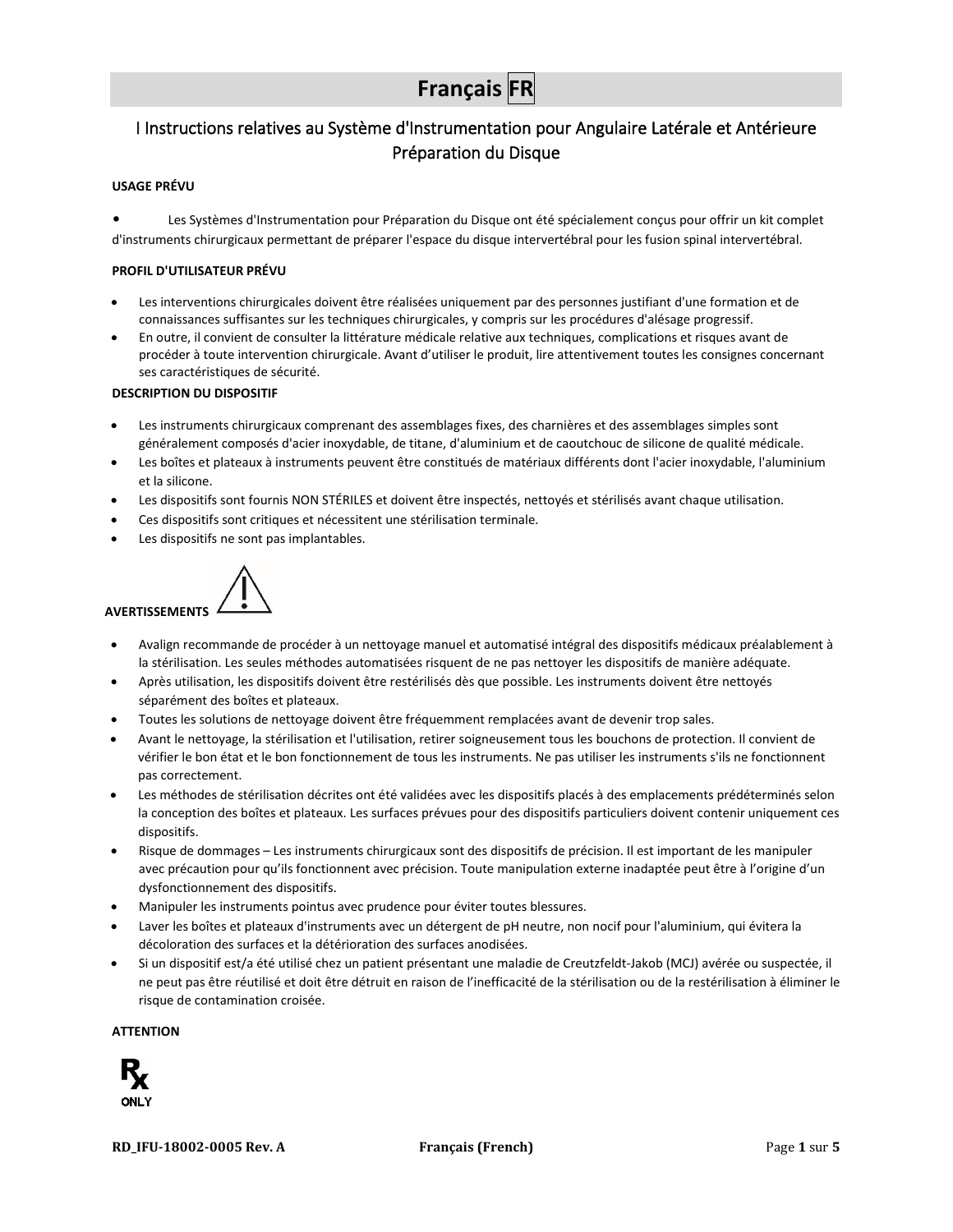La législation fédérale américaine limite la vente et la distribution de ce dispositif à un médecin ou sur ordre d'un médecin et son utilisation par un médecin ou sur ordre d'un médecin.

#### **LIMITES DE LA RESTÉRILISATION**

Les restérilisations répétées ont un impact négligeable sur ces instruments. Leur fin de vie est normalement déterminée par l'usure et les dommages dus à leur utilisation.

#### **AVIS DE NON-RESPONSABILITÉ**

Il est de la responsabilité de la personne chargée de la restérilisation de s'assurer que cette restérilisation est effectuée avec l'équipement, les matériaux et le personnel dans les locaux destinés à la restérilisation et qu'elle permet d'obtenir le résultat attendu. Pour cela, un suivi systématique et une validation du processus sont nécessaires. Chaque fois que la personne chargée de la restérilisation s'écarte des consignes fournies, l'efficacité et les éventuelles conséquences dommageables de cet écart doivent être correctement évaluées.

#### **Consignes de restérilisation**

#### **OUTILS ET ACCESSOIRES**

|             | Eau du robinet, froide (< 20 °C / 68 °F)                          |  |  |
|-------------|-------------------------------------------------------------------|--|--|
| Eau         | Eau du robinet, chaude (< 40 °C / 104 °F)                         |  |  |
|             | Eau déminéralisée ou obtenue par osmose inverse (ambiante)        |  |  |
| Agents      | Détergent enzymatique neutre à pH 6,0 à 8,0, p. ex. MetriZyme,    |  |  |
| nettoyants  | EndoZime, Enzol                                                   |  |  |
|             | Tailles assorties de brosses ou goupillons en fibres de nylon     |  |  |
|             | Seringues stériles ou équivalentes                                |  |  |
| Accessoires | Chiffons jetables, absorbants et à faible peluchage ou équivalent |  |  |
|             | Récipients de trempage                                            |  |  |
|             | Air comprimé de qualité médicale                                  |  |  |
| Equipement  | Bain à ultrasons (sonicateur)                                     |  |  |
|             | Laveur automatisé                                                 |  |  |
|             |                                                                   |  |  |

#### **POINT D'UTILISATION ET CONFINEMENT**

- 1) Respecter les pratiques de lieu d'utilisation de l'établissement de soins. Après leur utilisation, maintenir les dispositifs humides afin d'éviter leur assèchement et retirer la saleté et les débris en excès de toutes les surfaces, interstices, mécanismes coulissants, charnières, et autres caractéristiques de conception difficiles à nettoyer.
- 2) Suivre les précautions universelles et confiner les dispositifs dans des conteneurs fermés ou couverts en vue de leur transport vers l'approvisionnement central.
- 3) Tous les dispositifs doivent être complètement ouverts et démontés (pièces désassemblées) pour être nettoyés.

#### **NETTOYAGE MANUEL**

- 4) Préparer une solution de détergent enzymatique à pH neutre selon les directives du fournisseur. Le détergent enzymatique Enzol® est recommandé à une dilution d'environ 30 ml dans 4,4 litres (1 oz/gallon) d'eau tiède.
- 5) Plonger entièrement le dispositif dans la solution de détergent préparée selon les instructions de l'étiquette. Laisser le dispositif tremper pendant 1 minute au minimum.
- 6) Actionner toutes les pièces mobiles pendant le temps de trempage pour permettre une pénétration complète du détergent dans les zones peu accessibles.
- 7) Frotter le dispositif à l'aide d'une brosse à poils doux (utilisation possible d'une seringue et d'un goupillon), en faisant particulièrement attention aux pièces mobiles, interstices et autres zones peu accessibles jusqu'à élimination de toute trace visible de souillure.
	- a) Pour les dispositifs à canal intérieur, rincer au moins 7 fois les lumières internes avec un détergent à l'aide d'une seringue de taille appropriée, en utilisant au minimum 15 ml de détergent. Le cas échéant, utiliser les orifices de rinçage pour le rinçage.
- 8) Préparer un détergent enzymatique à pH neutre dans un bain à ultrasons (selon les directives du fournisseur) et passer les instruments aux ultrasons pendant 10 minutes au minimum. Note : la solution enzymatique doit être remplacée lorsqu'elle présente une contamination visible (présence de sang et/ou eau trouble).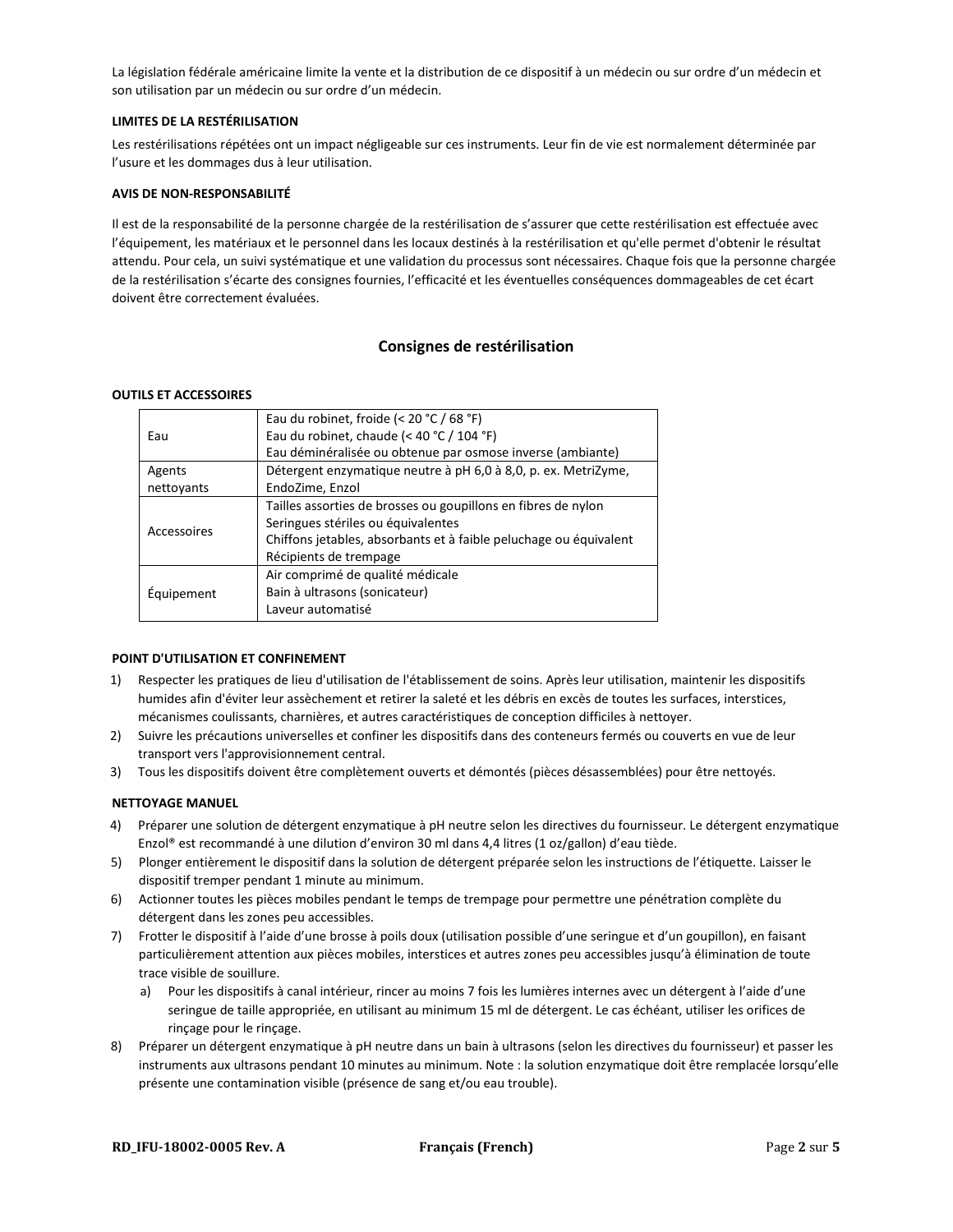- 9) Rincer toutes les surfaces et les interstices à l'eau courante purifiée par osmose inverse/désionisation (OI/DI) pendant 3 minutes au moins, afin d'éliminer tout détergent ou débris résiduel.
	- a) Pour les dispositifs à canal intérieur, rincer les lumières internes au moins 3 fois à l'eau courante OI/DI (15 ml au minimum) à l'aide d'une seringue de taille appropriée. Le cas échéant, utiliser les orifices de rinçage pour le rinçage.
- 10) Sécher l'instrument avec un chiffon doux et propre. Pour faciliter le séchage, de l'air comprimé purifié peut également être utilisé.
- 11) Vérifier visuellement la propreté de chaque instrument. En présence de souillure visible persistante, recommencer la procédure de nettoyage.

#### **NETTOYAGE AUTOMATISÉ**

Remarque : Tous les dispositifs doivent être prénettoyés manuellement avant de procéder au nettoyage automatisé, en suivant les étapes 1 à 7. Les étapes 8 à 11 sont facultatives mais conseillées.

12) Nettoyer les dispositifs dans un laveur/désinfecteur en respectant les instructions du fabricant de l'équipement et du détergent, selon les paramètres minimaux qui suivent.

| Phase              | Temps (minutes) | Température            | Type de produit de<br>nettoyage et<br>concentration |
|--------------------|-----------------|------------------------|-----------------------------------------------------|
| Prélavage 1        | 02:00           | Eau du robinet, froide | N/A                                                 |
| Lavage aux enzymes | 02:00           | Eau du robinet,        | Produit de nettoyage                                |
|                    |                 | chaude                 | aux enzymes                                         |
| Rinçage 1          | 01:00           | Eau du robinet,        | N/A                                                 |
|                    |                 | chaude                 |                                                     |
| Rinçage à l'eau    | 00:10           | 63 à 66 °C/146 à       | N/A                                                 |
| purifiée           |                 | 150 °F                 |                                                     |
| Séchage            | 15:00           | 194°F / 90°C           | N/A                                                 |

- 13) Sécher l'humidité excessive à l'aide d'un chiffon absorbant. Sécher toutes les zones internes à l'air comprimé, filtré.
- 14) Vérifier visuellement la propreté de chaque instrument. En présence de souillure visible persistante, recommencer la procédure de nettoyage.

#### **DÉSINFECTION**

- Les dispositifs doivent être stérilisés au stade final (voir le § sur la stérilisation).
- Les instruments Avalign sont compatibles avec les profils durée-température des laveurs/désinfecteurs pour la désinfection thermique conformément à la norme ISO 15883.
- Chargez les appareils dans le laveur-désinfecteur selon les instructions du fabricant, assurant que les dispositifs et les lumières peuvent écouler librement.
- Les cycles automatisés suivants sont des exemples de cycles validés.

| <b>Phase</b>           | Temps de<br>recirculation (min.) | La température de<br>l'eau | Type d'eau  |
|------------------------|----------------------------------|----------------------------|-------------|
| Désinfection thermique |                                  | >90°C (194°F)              | Eau RI / DO |
| Désinfection thermique |                                  | >90°C (194°F)              | Eau RI / DO |

#### **INSPECTION ET TEST DE FONCTIONNEMENT**

- Vérifier visuellement l'absence de dommages ou d'usures sur les dispositifs. Les instruments présentant des pièces cassées, fissurées, ébréchées ou érodées, ou des surfaces abîmées ne doivent pas être utilisés. Ils doivent être remplacés sur le champ.
- Vérifier que les bords tranchants de l'alésoir sont lisses et réguliers, exempts de fissures ou d'éclats qui pourraient avoir des conséquences sur les performances de coupe.
- Vérifiez les interfaces de l'appareil avec la perceuse sans complications.

#### **CONDITIONNEMENT**

- Seuls les matériaux d'emballage pour stérilisation approuvés par la FDA doivent être utilisés par l'utilisateur final lors de l'emballage des dispositifs.
- Pour des informations supplémentaires sur la stérilisation à la vapeur, l'utilisateur final devra consulter la norme ANSI/AAMI ST79 ou ISO 17765-1.
- **Emballage de stérilisation**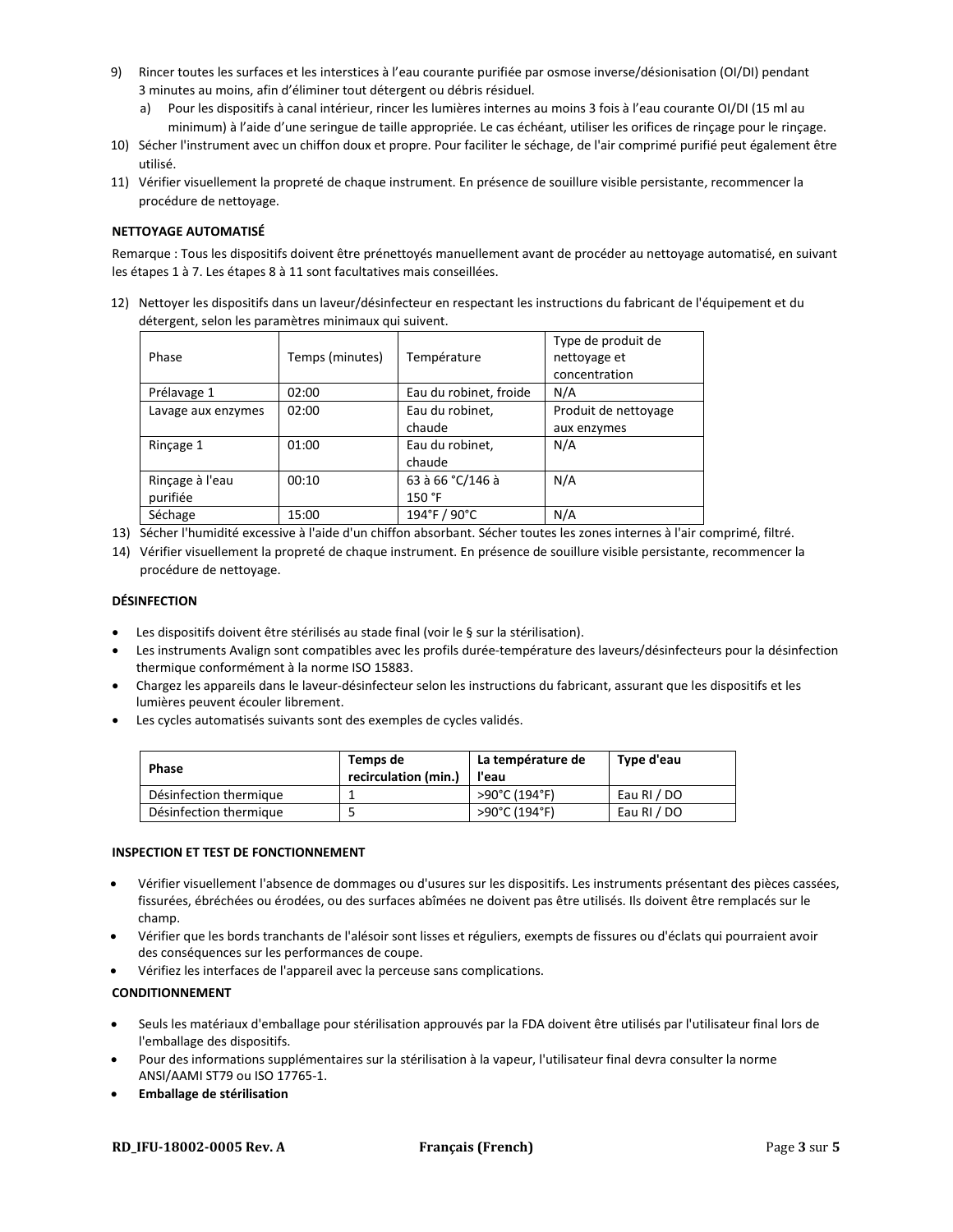- o Les boîtes peuvent être enveloppées dans un emballage de stérilisation de qualité médicale standard en suivant la méthode de double emballage de l'AAMI ou une méthode équivalente.
- **Conteneurs de stérilisation rigides**
	- Pour obtenir des informations sur les conteneurs de stérilisation rigides, se reporter aux modes d'emploi correspondants fournis par le fabricant du conteneur ou contacter le fabricant directement pour plus d'informations.

#### **STÉRILISATION**

Stériliser à la vapeur. Les cycles ci-après sont des cycles minimaux requis pour la stérilisation à la vapeur des dispositifs Avalign :

|  | Boîte à instruments avec double emballage : |  |  |
|--|---------------------------------------------|--|--|
|--|---------------------------------------------|--|--|

| Type de cycle          | Température     | Temps d'exposition | <b>Impulsions</b> | Temps de séchage |
|------------------------|-----------------|--------------------|-------------------|------------------|
| Prévide                | 132 °C (270 °F) | 4 minutes          |                   | 30 minutes       |
| Déplacement de gravité | 132 °C (270 °F) | 15 minutes         | N/A               | 30 minutes       |

- Les modes d'emploi et recommandations relatifs à la configuration de charge maximale du stérilisateur et fournis par le fabricant doivent être suivis à la lettre. Le stérilisateur doit être installé correctement, entretenu et étalonné.
- Les paramètres de durée et de température nécessaires à la stérilisation varient en fonction du type de stérilisateur, du cycle et du matériel d'emballage. Il est essentiel de valider les paramètres du processus pour chaque type d'appareil de stérilisation dans l'établissement et chaque configuration de charge.
- Un établissement peut décider de procéder à des cycles de stérilisation à la vapeur différents de celui proposé s'il a validé correctement le cycle en veillant à ce qu'il garantisse une pénétration et un contact adéquats de la vapeur avec les dispositifs à stériliser. Remarque : Les conteneurs de stérilisation rigides ne doivent pas être utilisés pour des cycles de stérilisation à la vapeur par déplacement de gravité.
- Des gouttelettes d'eau et des signes de moisissure visibles sur l'emballage stérile ou sur le ruban adhésif utilisé pour le fermer peuvent compromettre la stérilité des charges traitées ou indiquer un échec du procédé de stérilisation. Vérifier visuellement que l'emballage extérieur est sec. Si des gouttelettes d'eau ou une humidité visible sont observées, le sachet ou le plateau d'instruments est considéré comme non acceptable. Reconditionner et restériliser les emballages présentant des signes d'humidité visibles.

#### **STOCKAGE**

- Après stérilisation, les instruments doivent rester dans leur emballage de stérilisation et être stockés dans un placard propre et sec ou dans une boîte de rangement.
- Il convient de faire particulièrement attention lors de la manipulation des dispositifs afin d'éviter d'endommager la barrière stérile.

#### **ENTRETIEN**

- Jeter les dispositifs endommagés, usés ou non fonctionnels.
- Les têtes d'alésoirs ne peuvent pas être réaffûtées.

#### **GARANTIE**

- Tous les produits sont garantis sans défaut de matériau ni de fabrication à la date d'expédition.
- Les instruments Avalign sont réutilisables et satisfont aux normes AAMI de stérilisation. Tous nos produits ont été conçus et sont fabriqués en conformité avec les normes de qualité les plus strictes. Nous ne pouvons endosser la responsabilité de la défaillance de produits ayant subi une quelconque modification par rapport à leur conception d'origine.

#### **CONTACT**

• **Remarque :** Tout incident grave en lien avec le(s) dispositif(s) doit être signalé au Fabricant, Avalign Technologies Inc, ainsi qu'à l'autorité compétente du pays membre de l'UE dans lequel réside l'utilisateur et/ou le patient.



#### **Fabriqué par :**

**Avalign Technologies** 8727 Clinton Park Drive Fort Wayne, IN 46825 1-877-289-1096 [www.avalign.com](http://www.avalign.com/) [product.questions@avalign.com](mailto:product.questions@avalign.com)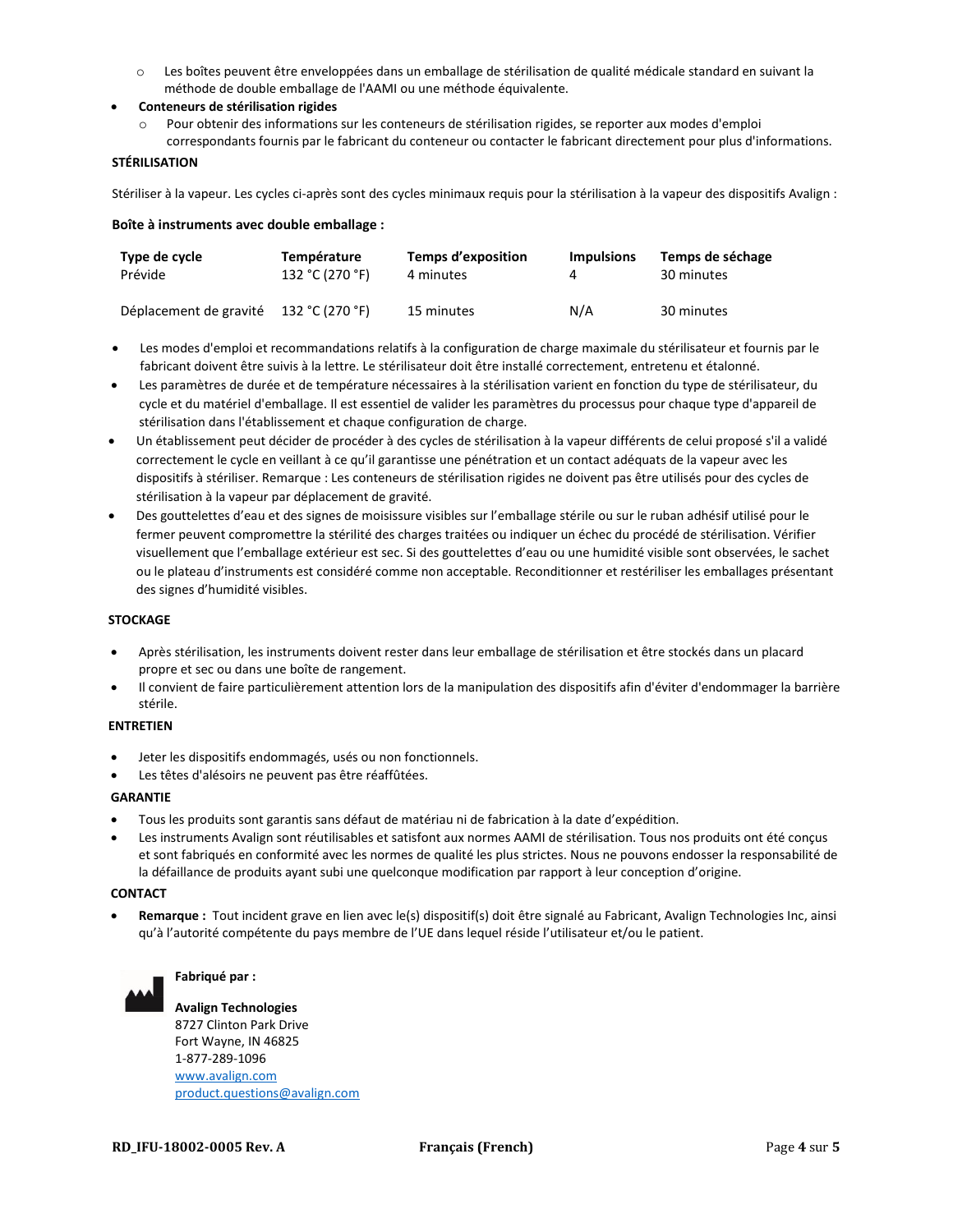

**Instruments représentatifs autorisés: Instrumed GmbH** (dba Avalign German Specialty Instruments) 78 532 Tuttlingen, Unter Buchsteig 3 Allemagne Téléphone : +49 7462 200 49 0



**Caisse et plateau du représentant autorisé** Emergo Europe, Prinsessegracht 20, 2514 AP The Hague, The Netherlands



**Distribué par : Orthofix Inc. 3451 Plano Parkway Lewisville, TX 75056 (214) 937-2000**

**Commanditaire australien: Emergo Australia Level 20, Tower II Darling Park 201 Sussex Street Sydney, NSW 2000 Australia**

**Glossaire des étiquettes**

| Symbole                      | Titre et traductions                                | Symbole            | Titre et traductions                                                                                             |
|------------------------------|-----------------------------------------------------|--------------------|------------------------------------------------------------------------------------------------------------------|
|                              | Fabricant et Date de fabrication                    |                    | Consulter le mode d'emploi                                                                                       |
| <b>REP</b><br>EC             | Représentant agréé dans la Communauté<br>européenne |                    | Attention                                                                                                        |
|                              | Numéro de lot/Code de lot                           | $R_{\chi}$<br>ONLY | La législation fédérale américaine limite la<br>vente de ce dispositif à un médecin ou sur<br>ordre d'un médecin |
|                              | Référence                                           | <b>MD</b>          | Dispositif médical                                                                                               |
| <b>NON</b><br><b>STERILE</b> | Pas stérile                                         |                    |                                                                                                                  |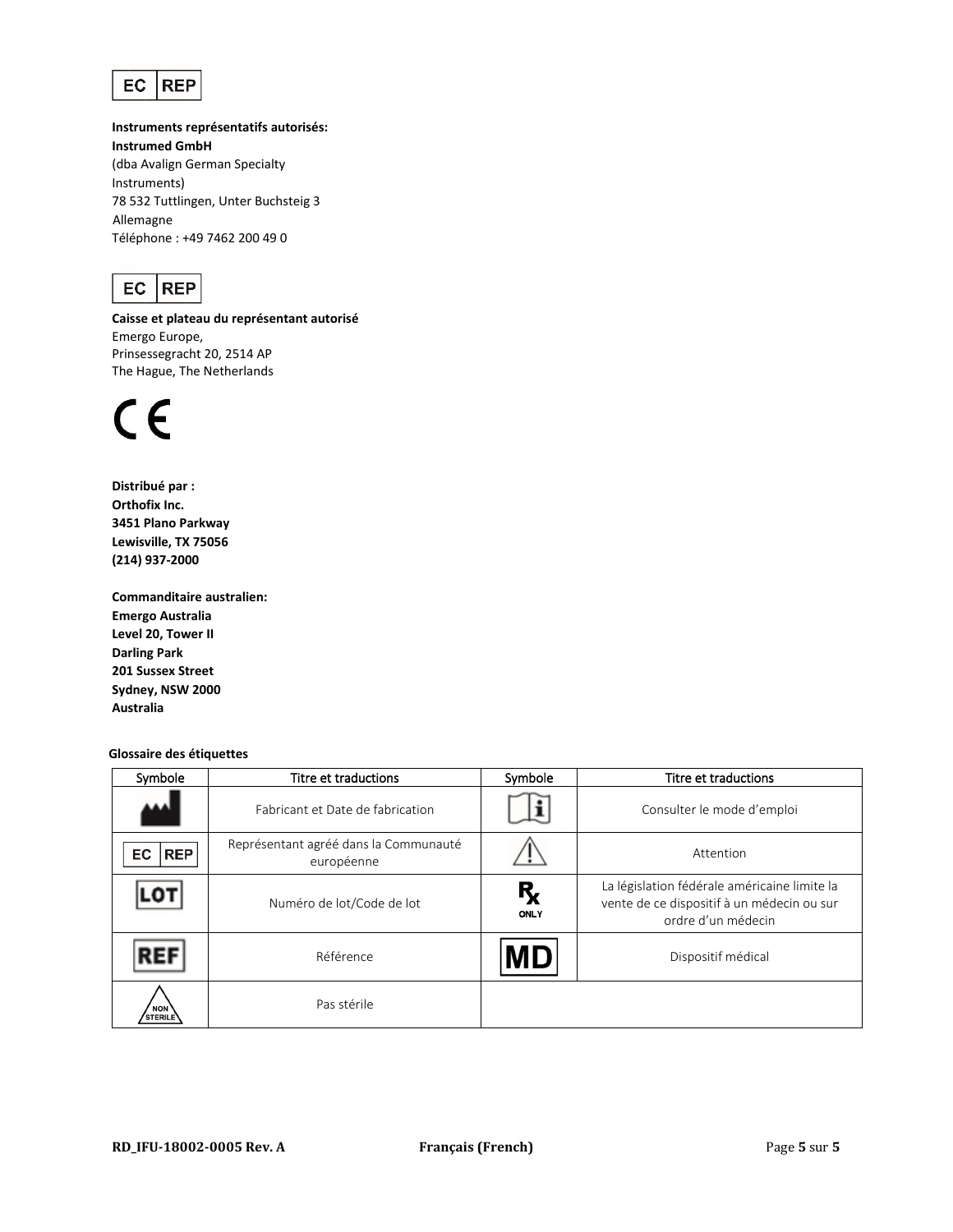# **Deutsch DE**

# <span id="page-10-0"></span>Anweisungen für das Instrumentensystem zu seitlich abgewinkelter und anteriorer Scheiben Vorbereitung

#### **VORGESEHENE VERWENDUNG**

• Die chirurgischen Instrumentenvorbereitungssysteme für die Scheibenvorbereitung bieten ein umfassendes Set an chirurgischen Instrumenten zur Vorbereitung des Bandscheibenraums für interbody die Wirbelsäulenfusion.

#### **VORGESEHENES NUTZERPROFIL**

- Chirurgische Eingriffe dürfen nur von Personen durchgeführt werden, die ausreichend über chirurgische Techniken (z. B. Verfahren zum stufenweisen Aufbohren) geschult sind und damit vertraut sind.
- Konsultieren Sie die medizinische Fachliteratur über Techniken, Komplikationen und Gefahren, bevor Sie einen chirurgischen Eingriff vornehmen. Vor Benutzung des Produkts müssen alle sicherheitsbezogenen Informationen sorgfältig gelesen werden.

### **PRODUKTBESCHREIBUNG**

- Chirurgische Instrumente umfassen feste Baugruppen, einfache Scharnierinstrumente und einfache Baugruppen, die im Allgemeinen aus medizinischem Edelstahl, Titan, Aluminium und Silikongummi hergestellt sind.
- Instrumentenbehältnisse und -schalen können aus verschiedenen Materialien wie beispielsweise Edelstahl, Aluminium und Silikonmatten bestehen.
- Die Geräte werden UNSTERIL geliefert und müssen vor jeder Verwendung überprüft, gereinigt und sterilisiert werden.
- Die Geräte sind wichtig und benötigen eine terminale Sterilisation.
- Die Produkte dürfen nicht implantiert werden.



- Avalign empfiehlt vor der Sterilisation eine gründliche manuelle und maschinelle Reinigung der Medizinprodukte. Maschinelle Methoden alleine reichen zur Reinigung der Produkte möglicherweise nicht aus.
- Die Produkte sollten nach dem Gebrauch schnellstmöglich aufbereitet werden. Die Instrumente müssen getrennt von den Behältern und Schalen gereinigt werden.
- Alle Reinigungsmittellösungen sollten regelmäßig ausgetauscht werden, bevor sie zu stark verschmutzt werden.
- Vor der Reinigung, Sterilisation und Verwendung müssen alle Sicherheitskappen vorsichtig entfernt werden. Alle Instrumente sollten im Hinblick auf ihre Funktionsfähigkeit und ihren ordnungsgemäßen Zustand überprüft werden. Benutzen Sie die Instrumente nicht, wenn sie nicht zufriedenstellend funktionieren.
- Die beschriebenen Sterilisationsmethoden wurden mit den Produkten in festgelegten Platzierungspositionen je nach Behälter- und Schalenausführung validiert. Bereiche, die für spezifische Produkte vorgesehen sind, dürfen nur diese Produkte enthalten.
- Beschädigungsgefahr Die chirurgischen Instrumente sind Präzisionsinstrumente. Eine vorsichtige Handhabung ist für die präzise Funktion der Geräte unerlässlich. Eine unsachgemäße Handhabung kann Fehlfunktionen der Geräte zur Folge haben.
- Scharfe Instrumente müssen mit Vorsicht benutzt werden, um Verletzungen zu vermeiden.
- Reinigen Sie Instrumentenbehälter und -schalen mit einem aluminiumverträglichen, pH-neutralen Reinigungsmittel, um ein Verblassen der Oberflächenfarben und eine Beschädigung eloxierter Oberflächen zu vermeiden.
- Wenn ein Instrument bei einem Patienten benutzt wird/wurde, bei dem Creutzfeldt-Jakob-Krankheit diagnostiziert wurde oder vermutet wird, darf es nicht wiederverwendet werden und muss vernichtet werden, da bei der Aufbereitung oder Sterilisation das Risiko einer Kreuzkontamination nicht beseitigt werden kann.

#### **ACHTUNG**



Nach US-amerikanischem Bundesgesetz darf dieses Gerät nur von einem zugelassenen Arzt oder auf ärztliche Anordnung verkauft, vertrieben und benutzt werden.

#### **GRENZEN DER WIEDERAUFBEREITUNG**

Die wiederholte Aufbereitung hat nur minimale Auswirkungen auf die Instrumente. Das Ende der Nutzungsdauer wird normalerweise durch Abnutzung und Beschädigung aufgrund bestimmungsgemäßer Verwendung bestimmt.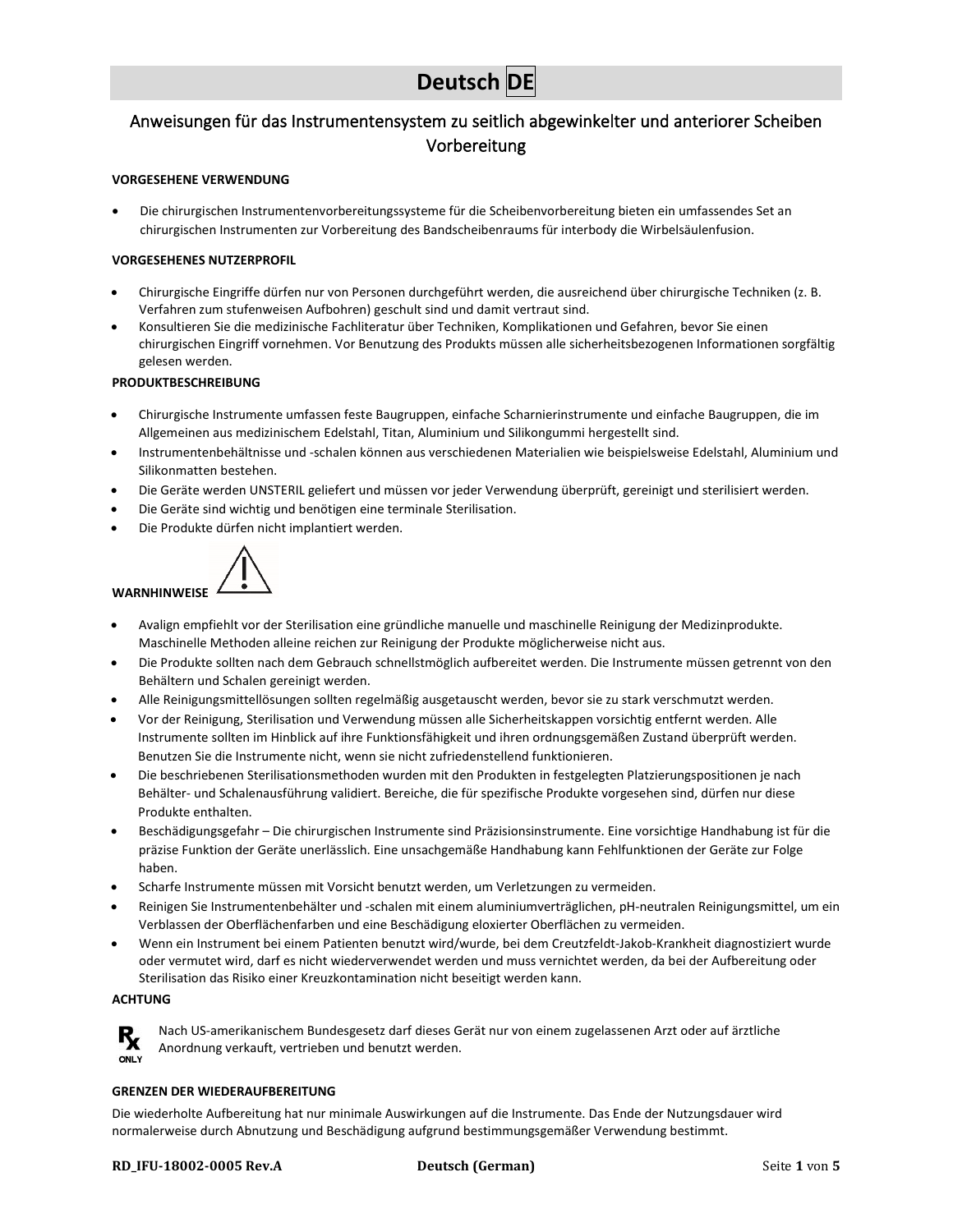#### **HAFTUNGSAUSSCHLUSS**

Der Aufbereiter ist dafür verantwortlich, dass die Aufbereitung unter Verwendung der geeigneten Geräte und Materialien erfolgt und das Personal ausreichend geschult ist, damit das gewünschte Ergebnis erzielt wird. Dazu ist es erforderlich, den Prozess zu validieren und routinemäßig zu überwachen. Jede Abweichung von diesen Anweisungen durch den Aufbereiter muss auf ihre Effektivität und potenziell unerwünschte Folgen hin untersucht werden.

### **Aufbereitungsanleitung**

#### **ERFORDERLICHE AUSRÜSTUNG**

| Wasser           | Kaltes Leitungswasser (< 20°C / 68°F)                             |
|------------------|-------------------------------------------------------------------|
|                  | Warmes Leitungswasser (> 40°C / 104°F)                            |
|                  | Dejonisiertes Wasser oder Umkehrosmosewasser                      |
|                  | (Zimmertemperatur)                                                |
| Reinigungsmittel | pH-neutrales, enzymatisches Reinigungsmittel pH 6,0-8,0, d. h.    |
|                  | MetriZyme, EndoZime, Enzol                                        |
|                  | Bürsten verschiedener Größe und/oder Reinigungsdrähte mit         |
|                  | Nylonborsten                                                      |
| Zubehör          | Sterile Spritzen oder gleichwertiges Zubehör                      |
|                  | Saugfähiges Material, fusselarme Einmaltücher oder gleichwertiges |
|                  | Zubehör                                                           |
|                  | Einweichschüsseln                                                 |
| Geräte           | Medizinische Druckluft                                            |
|                  | Ultraschallreiniger                                               |
|                  | Reinigungs-/Desinfektionsgerät                                    |

#### **EINSATZORT UND CONTAINMENT**

- 1) Befolgen Sie die Point-of-Use Praktiken des Krankenhauses. Halten Sie die Geräte nach dem Gebrauch feucht, um zu verhindern, dass Verunreinigungen antrocknen, und entfernen Sie übermäßige Verschmutzungen und Ablagerungen von allen Oberflächen sowie aus Spalten, Schiebemechanismen, Scharniergelenken und allen anderen schwer zu reinigenden Stellen.
- 2) Allgemeine Vorsichtsmaßnahmen beachten und Instrumente für den Transport in den zentralen Aufbereitungsbereich in geschlossene oder bedeckte Behältnisse legen.
- 3) Alle Geräte müssen in einer vollständig geöffneten und zerlegten (d.h. voneinander entfernten) Konfiguration gereinigt werden.

#### **MANUELLE REINIGUNG**

- 4) Bereiten Sie pH-neutrales enzymatisches Reinigungsmittel gemäß den Anleitungen des Anbieters vor. Für das enzymatische Reinigungsmittel Enzol® wird eine Mischung von 8 ml auf einen Liter lauwarmes Wasser (1 oz./gallon) empfohlen.
- 5) Tauchen Sie das Instrument vollständig in die gemäß Kennzeichnungsanleitungen vorbereitete Reinigungslösung ein. Lassen Sie das Instrument mindestens 1 Minute lang einweichen.
- 6) Bewegen Sie unter der Reinigungslösung alle beweglichen Teile, um zu erreichen, dass sie auch an alle schwer zugänglichen Stellen gelangt.
- 7) Reinigen Sie das Instrument mit einer weichen Bürste (eventuell auch unter Verwendung einer Spritze und eines Pfeifenreinigers), bis alle sichtbaren Verschmutzungen entfernt sind. Achten Sie dabei besonders auf alle beweglichen Teile, Spalten und sonstige schwer zugänglichen Bereiche.
	- a) Bei Geräten mit Hohlräumen spülen Sie die internen Hohlräume mit einer Spritze geeigneter Größe mindestens 7 mal mit mindestens 15 ml Reinigungsmittel. Falls verfügbar, benutzen Sie Spülanschlüsse zum Spülen.
- 8) Bereiten Sie im Ultraschallreiniger pH-neutrales, enzymatisches Reinigungsmittel (gemäß den Anleitungen des Anbieters) vor und behandeln Sie die Instrumente mindestens 10 Minuten mit Ultraschall. Hinweis: Die Enzymlösung muss bei starker Verunreinigung (blutig und/oder trüb) erneuert werden.
- 9) Spülen Sie alle Oberflächen und Spalten mindestens 3 Minuten lang mit laufendem Osmosewasser oder deionisiertem Wasser (RO/DI), um Rückstände des Reinigungsmittels oder Ablagerungen zu entfernen.
	- a) Bei Geräten mit Hohlräumen spülen Sie die internen Hohlräume mindestens 3 mal mit RO-/DI-Wasser oder (mindestens 15 ml) einer Spritze geeigneter Größe. Falls verfügbar, benutzen Sie Spülanschlüsse zum Spülen.
- 10) Trocknen Sie das Instrument mit einem sauberen, weichen Tuch. Zur Unterstützung des Trocknungsprozesses kann gefilterte Druckluft verwendet werden.
- 11) Kontrollieren Sie jedes Instrument auf sichtbare Verschmutzungen. Ist weiterhin Schmutz zu sehen, wiederholen Sie den Reinigungsvorgang.

#### **AUTOMATISCHE REINIGUNG**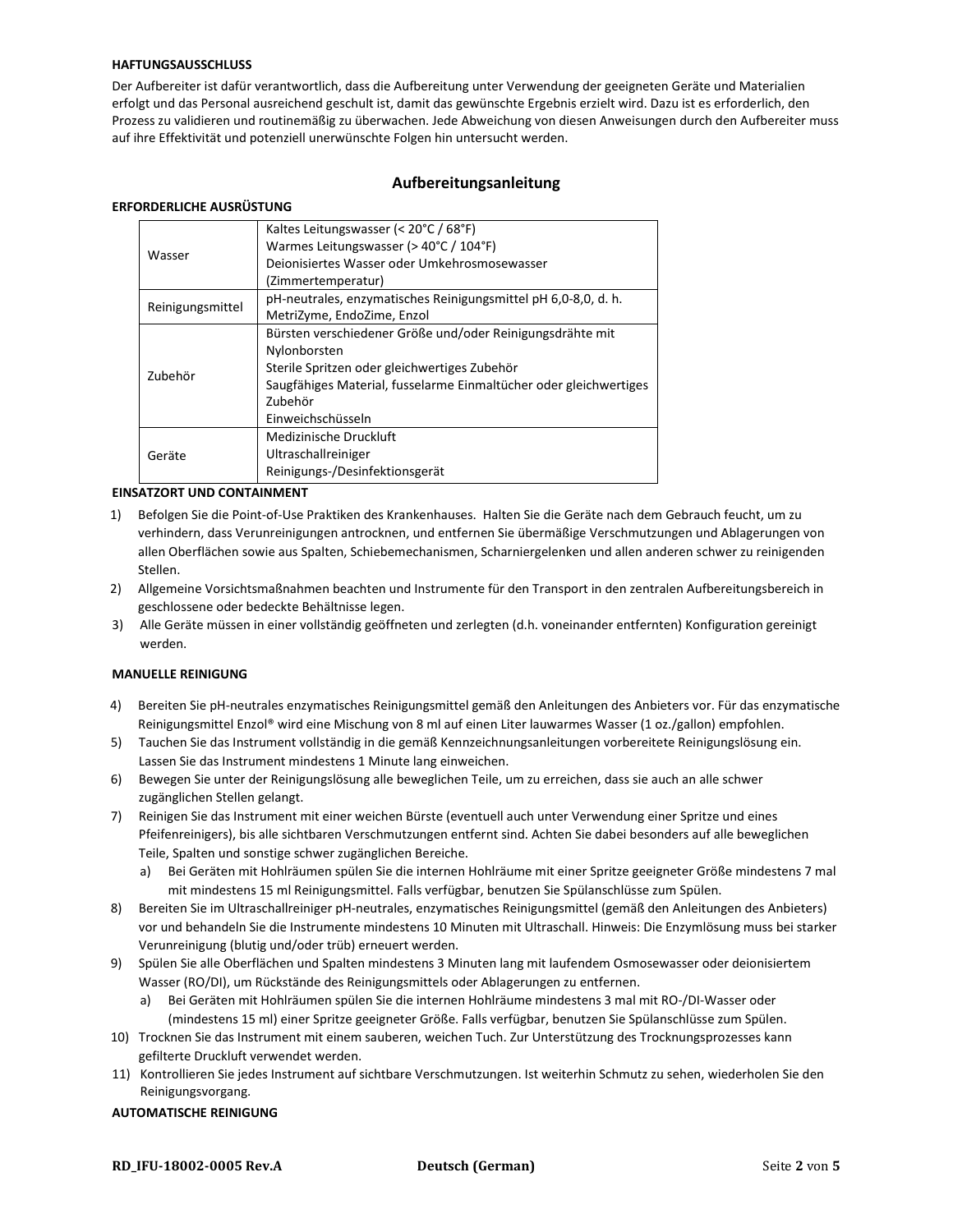Hinweis: Alle Instrumente müssen vor einer automatischen Reinigung manuell vorgereinigt werden (Schritte 1-7). Die Schritte 8-11 sind optional, werden aber empfohlen.

12) Reinigen Sie die Instrumente in einem Reinigungs-/Desinfektionsgerät nach den Anweisungen der Geräte- und Reinigungsmittelhersteller gemäß den folgenden Mindestparametern.

| Phase              | Zeit (Minuten) | Temperatur            | Art und Konzentration<br>des Reinigungsmittels |
|--------------------|----------------|-----------------------|------------------------------------------------|
| Vorwäsche 1        | 02:00          | Kaltes Leitungswasser | N/A                                            |
| Enzymatisches      | 02:00          | Heißes Leitungswasser | Enzymatisches                                  |
| Waschen            |                |                       | Reinigungsmittel                               |
| Spülen 1           | 01:00          | Heißes Leitungswasser | N/A                                            |
| Spülen mit         | 00:10          | 146-150° F / 63-66° C | N/A                                            |
| gereinigtem Wasser |                |                       |                                                |
| Trocknen           | 15:00          | 194° F / 90° C        | N/A                                            |

13) Trocknen Sie verbleibende Feuchtigkeit mit einem saugfähigen Tuch ab. Verwenden Sie gefilterte Druckluft, um Innenräume zu trocknen.

14) Kontrollieren Sie jedes Instrument auf sichtbare Verschmutzungen. Ist weiterhin Schmutz zu sehen, wiederholen Sie den Reinigungsvorgang.

#### **DESINFEKTION**

- Die Instrumente müssen endsterilisiert werden (Siehe Abschnitt "Sterilisation").
- Avalign-Instrumente können nach den in ISO 15883 angegebenen Zeit-Temperatur-Profilen für die thermische Desinfektion desinfiziert werden.
- Laden der Geräte in der Reinigungs- und Desinfektionsautomat gemäß den Anweisungen des Herstellers, um sicherzustellen, dass die Geräte und Lumen frei ablaufen kann.
- Die folgenden automatisierten Zyklen sind Beispiele von validierten Zyklen.

| Phase                   | <b>Rezirkulationszeit (min.)</b> | Wassertemperatur | Wassertyp      |
|-------------------------|----------------------------------|------------------|----------------|
| Thermische Desinfektion |                                  | >90°C (194°F)    | RI / DO Wasser |
| Thermische Desinfektion |                                  | >90°C (194°F)    | RI / DO Wasser |

#### **INSPEKTION UND FUNKTIONSTESTS**

- Überprüfen Sie das Instrument visuell auf Schäden und Abnutzung. Instrumente mit gebrochenen, gerissenen, abgeschlagenen oder matten Oberflächen sollten nicht mehr benutzt und sofort ersetzt werden.
- Überprüfen Sie, ob die Schneidkanten des Bohrers glatt, durchgehend und frei von Rissen oder Absplitterungen sind, die die Schnittleistung beeinträchtigen könnten.
- Überprüfen Sie, ob das Gerät problemlos mit der Bohrmaschine verbunden ist.

#### **VERPACKUNG**

- Der Endnutzer sollte zum Verpacken der Instrumente nur Sterilisationsbeutel mit FDA-Zulassung verwenden.
- Der Endnutzer sollte den Standard ANSI/AAMI ST79 oder ISO 17665-1 zu Rate ziehen, um zusätzliche Informationen über Dampfsterilisation zu erhalten.
- **Sterilisationstuch**
	- o Die Behältnisse können mit einem Standard-Sterilisationstuch für medizinische Zwecke in einer Doppellage gemäß AAMI-Vorschriften oder einer gleichwertigen Methode umhüllt werden.
- **Starre Sterilisationsbehälter**
	- o Informationen zu starren Sterilisationsbehältern entnehmen Sie bitte den entsprechenden Herstelleranweisungen. Sie können sich auch direkt an den Hersteller wenden.

#### **STERILISATION**

Sterilisieren Sie mit Dampf. Nachfolgend sind die Mindestzyklen für die Dampfsterilisation von Avalign Instrumenten aufgeführt:

#### **Behältnis für doppelt verpackte Instrumente:**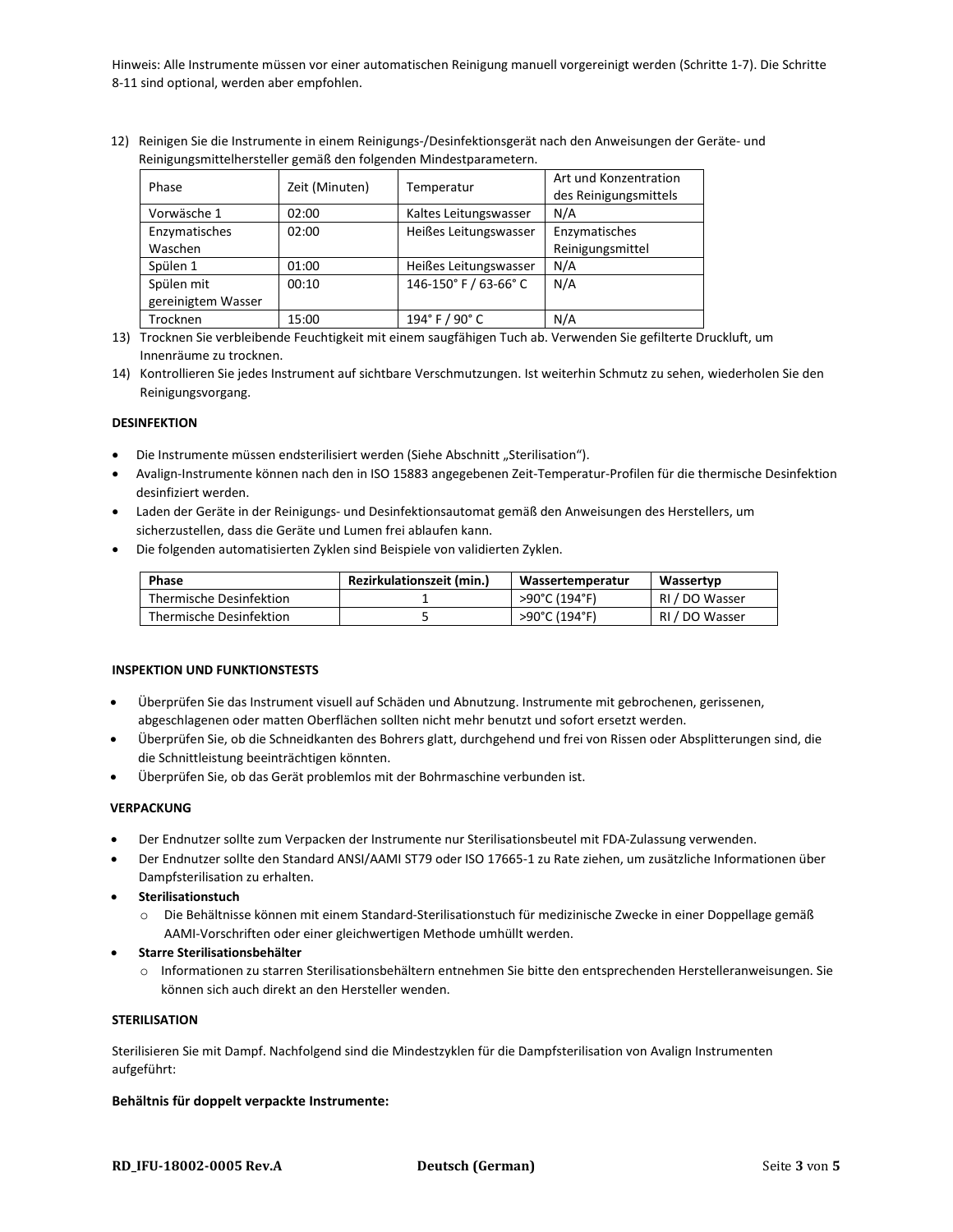| Zyklusart               | Temperatur    | <b>Expositionszeit</b> | <b>Pulse</b> | Trocknungs-zeit |
|-------------------------|---------------|------------------------|--------------|-----------------|
| Vorvakuum               | 132°C (270°F) | 4 Minuten              |              | 30 Minuten      |
| Schwerkraft-abscheidung | 132°C (270°F) | 15 Minuten             | N/A          | 30 Minuten      |

- Die Anweisungen des Herstellers bezüglich der maximalen Beladungskonfiguration müssen genau befolgt werden. Das Sterilisationsgerät muss sachgerecht installiert, gewartet und kalibriert werden.
- Die für die Sterilisation erforderlichen Zeit- und Temperaturparameter variieren je nach Sterilisatortyp, Zyklusdesign und Verpackungsmaterial. Es ist wichtig, dass die Prozessparameter für die einrichtungsspezifische Sterilisationsausrüstung und Produktladungskonfiguration validiert werden.
- Eine Einrichtung kann andere als die empfohlenen Dampfsterilisationszyklen verwenden, wenn diese zuvor in der Einrichtung sachgemäß überprüft worden sind, um entsprechend ausreichende Penetrierung und Kontakt des Dampfs mit dem Instrument im Sterilisationsbehältnis zu gewährleisten. Hinweis: Für eine Dampfsterilisation im Gravitationsverfahren dürfen keine starren Sterilisationsbehälter verwendet werden.
- Wassertropfen und sichtbare Anzeichen von Feuchtigkeit auf der sterilen Verpackung/dem Tuch oder der dem zur Befestigung verwendeten Klebeband können die Sterilität des Sterilguts beeinträchtigen oder auf ein Versagen des Sterilisationsprozesses hinweisen. Die Außenverpackung visuell auf Trockenheit prüfen. Wenn Wassertropfen oder sichtbare Feuchtigkeit vorhanden sind, ist die Packung bzw. die Instrumentenschale als nicht akzeptabel zu betrachten. Den Inhalt der Packungen mit sichtbaren Anzeichen von Feuchtigkeit neu verpacken und die Packung erneut sterilisieren.

#### **AUFBEWAHRUNG**

- Nach der Sterilisation sollten die Instrumente in der Sterilisationsverpackung bleiben und in einem sauberen, trockenen Schrank oder Aufbewahrungskasten aufbewahrt werden.
- Beim Umgang mit den Produkten ist darauf zu achten, dass eine Beschädigung der Sterilbarriere vermieden wird.

#### **WARTUNG**

- Beschädigte, abgenutzte oder funktionsuntüchtige Instrumente aussondern.
- Bohrköpfe können nicht nachgeschärft werden.

#### **GEWÄHRLEISTUNG**

- Der Hersteller garantiert, dass alle Produkte zum Zeitpunkt des Versands frei von Material- und Herstellungsfehlern sind.
- Avalign-Instrumente sind wiederverwendbar und entsprechen den AAMI-Standards für die Sterilisation. Alle unsere Produkte werden in Übereinstimmung mit den höchsten Qualitätsstandards entwickelt und gefertigt. Wir übernehmen keinerlei Haftung für das Versagen von Produkten, an denen Veränderungen vorgenommen wurden.

#### **KONTAKT**

**Hinweis:** Alle schwerwiegenden Vorfälle im Zusammenhang mit dem Produkt (den Produkten) müssen dem Hersteller, Avalign Technologies Inc, und der zuständigen Behörde des jeweiligen EU-Mitgliedslandes des Benutzers und/oder des Patienten gemeldet werden.



# **Hergestellt von:**

**Avalign Technologies** 8727 Clinton Park Drive Fort Wayne, IN 46825 1-877-289-1096 [www.avalign.com](http://www.avalign.com/) [product.questions@avalign.com](mailto:product.questions@avalign.com)

EC **REP** 

**Autorisierte Instrumente: Instrumed GmbH** (dba Avalign German Specialty Instruments) 78 532 Tuttlingen, Unter Buchsteig 3 Deutschland Telefon: +49 7462 200 49 0



**Bevollmächtigter Fall und Tablett::** Emergo Europe, Prinsessegracht 20, 2514 AP The Hague, The Netherlands

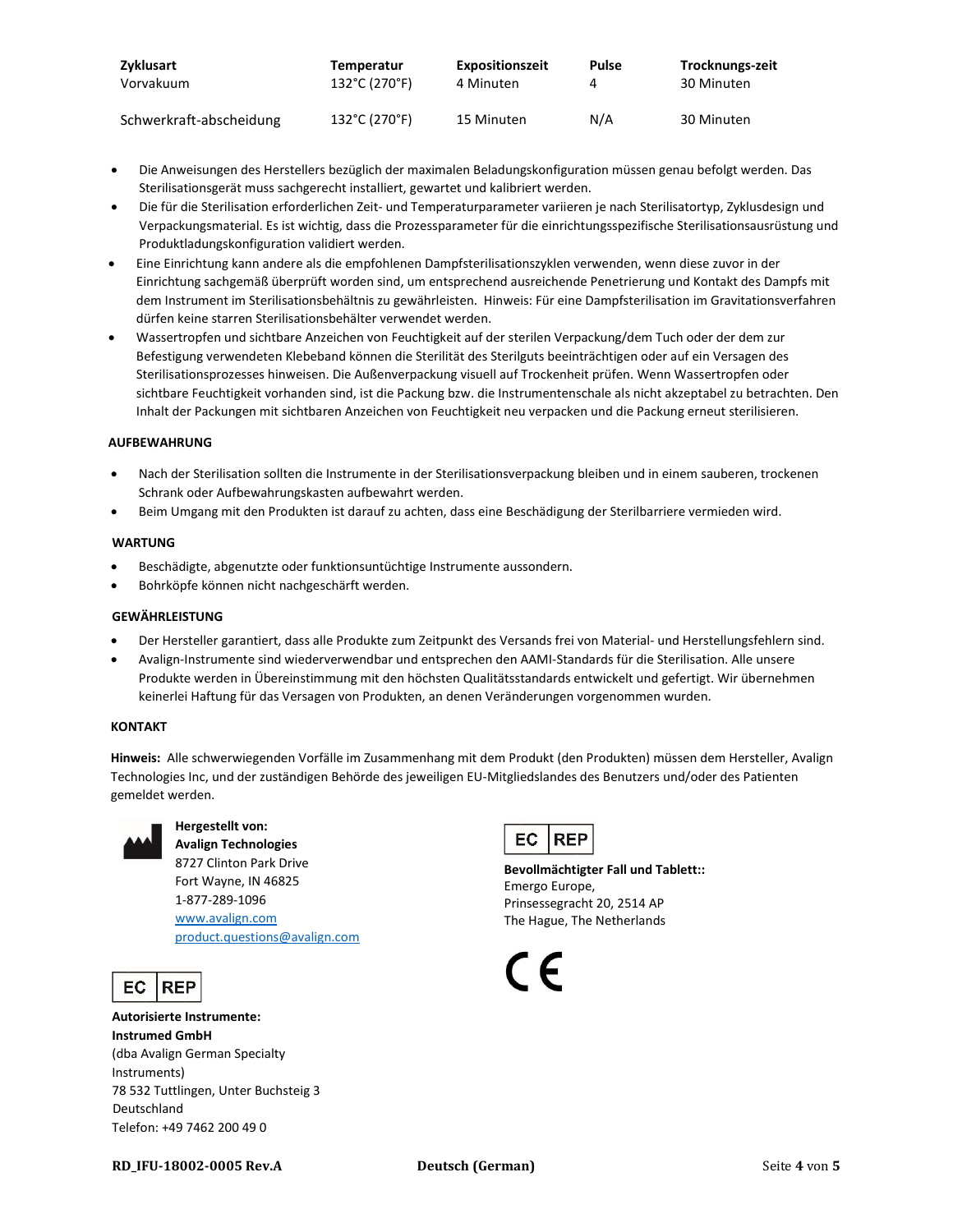**Vertrieb: Orthofix Inc.** 3451 Plano Parkway Lewisville, TX 75056 (214) 937-2000

**Australischer Sponsor:** Emergo Australia Level 20, Tower II Darling Park 201 Sussex Street Sydney, NSW 2000 Australia

## Erklärung der Symbole

| Symbol                       | Titel und Übersetzungen                                     | Symbol                 | Titel und Übersetzungen                                                                                                                     |
|------------------------------|-------------------------------------------------------------|------------------------|---------------------------------------------------------------------------------------------------------------------------------------------|
|                              | Hersteller und Herstellungsdatum                            |                        | Gebrauchsanweisung beachten                                                                                                                 |
| <b>REP</b><br>EC             | Autorisierte Vertretung in der<br>Europäischen Gemeinschaft |                        | Achtung                                                                                                                                     |
|                              | Chargennummer                                               | $R_{x}$<br><b>ONLY</b> | Nach US-amerikanischem Bundesgesetz<br>darf dieses Gerät nur von einem<br>zugelassenen Arzt oder auf ärztliche<br>Anordnung verkauft werden |
|                              | Katalognummer                                               | MD                     | Medizinprodukt                                                                                                                              |
| <b>NON</b><br><b>STERILE</b> | Nicht steril                                                |                        |                                                                                                                                             |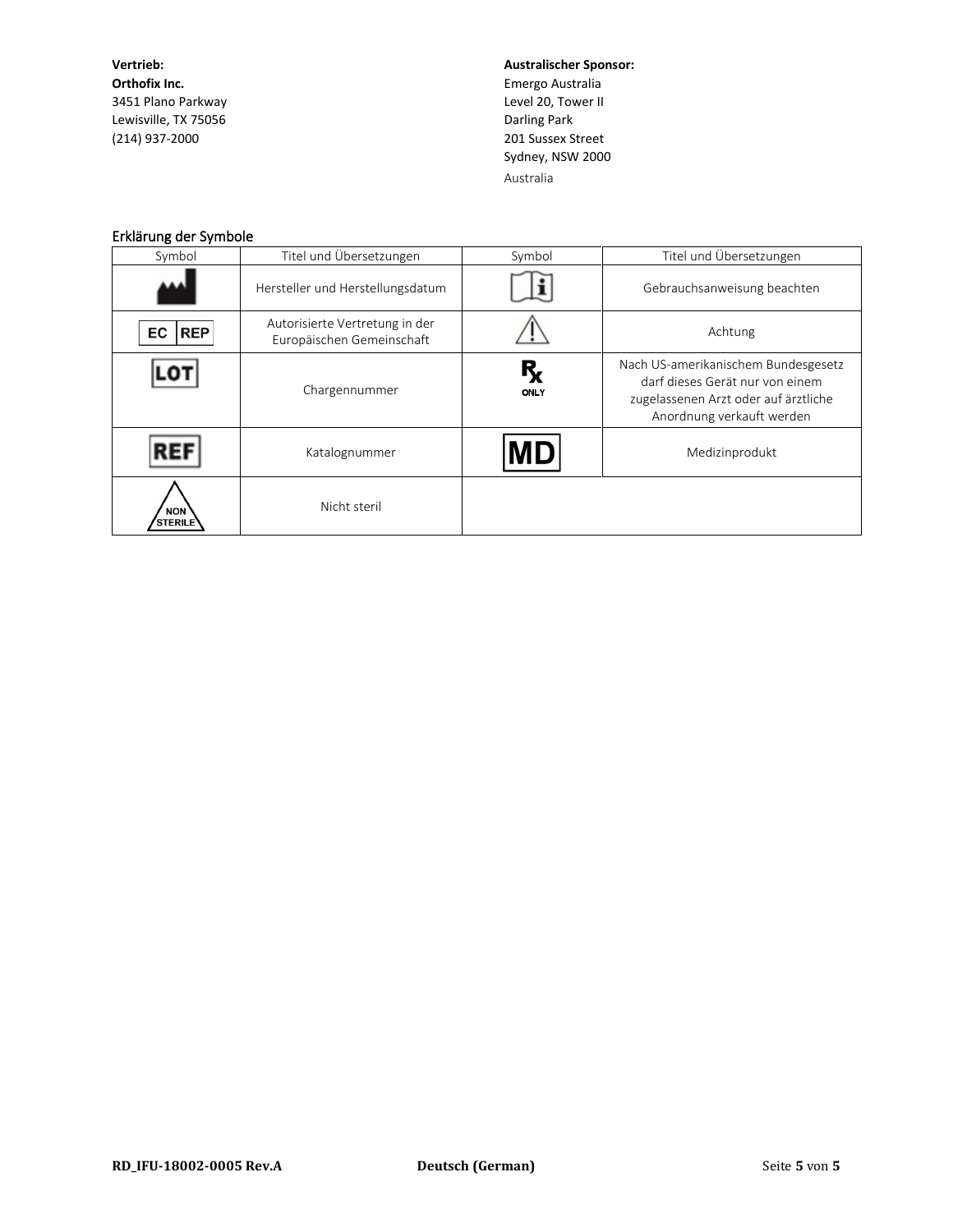# Istruzioni del sistema di strumentazione per preparazione del disco angolo e anteriore

#### <span id="page-15-0"></span>**USO PREVISTO**

• I sistemi di strumentazione per preparazione del disco hanno lo scopo di fornire un set completo di strumenti chirurgici per preparare lo spazio discale intervertebrale per di fusione spinale interbody.

#### **PROFILO UTENTE PREVISTO**

- Le procedure chirurgiche dovrebbero essere eseguite solo da persone in possesso di una formazione adeguata e che abbiano familiarità con le tecniche chirurgiche comprese procedure di alesatura progressive.
- Consultare la letteratura medica per tecniche, complicazioni e pericoli prima di eseguire qualsiasi procedura chirurgica. Prima di utilizzare il prodotto, tutte le istruzioni per quanto riguarda le sue caratteristiche di sicurezza devono essere lette attentamente.

#### **DESCRIZIONE DEL DISPOSITIVO**

- Gli strumenti chirurgici che comprendono assemblaggi fissi, strumenti articolati semplici e assemblaggi semplici sono generalmente realizzati in acciaio inox, titanio, alluminio e silicone di grado medicale.
- I contenitori e i vassoi per strumentazione possono essere costituiti da diversi materiali tra cui acciaio inossidabile, alluminio e tappetini in silicone.
- I dispositivi vengono forniti NON STERILI e devono essere ispezionati, puliti e sterilizzati prima di ogni uso.
- I dispositivi sono fondamentali e richiedono la sterilizzazione terminale.
- I dispositivi non sono impiantabili.



- Avalign raccomanda una completa pulizia manuale e automatizzata dei dispositivi medici prima della sterilizzazione. I metodi automatizzati da soli potrebbero non pulire adeguatamente i dispositivi.
- I dispositivi devono essere ritrattati al più presto possibile dopo l'uso. Gli strumenti devono essere lavati separatamente dai contenitori e dai vassoi.
- Tutte le soluzioni con agenti detergenti devono essere frequentemente sostituite prima che si sporchino eccessivamente.
- Prima di procedere a pulizia, sterilizzazione e utilizzo, rimuovere tutti i tappi di protezione con cautela. Tutti gli strumenti devono essere ispezionati per verificarne il funzionamento e la condizione. Non utilizzare gli strumenti se non funzionano in modo soddisfacente.
- I metodi di sterilizzazione descritti sono stati convalidati con i dispositivi inseriti in posizioni predeterminate per il design di contenitore e vassoio. Le aree destinate a dispositivi specifici devono contenere solo quei dispositivi.
- Rischio di danni Gli strumenti chirurgici sono dispositivi di precisione. Una manipolazione attenta è importante per il corretto funzionamento dei dispositivi. Una manipolazione esterna inappropriata può causare malfunzionamenti dei dispositivi.
- Usare cautela quando si maneggiano strumenti appuntiti per evitare lesioni.
- Lavare il contenitore e i vassoi dello strumento con un detergente neutro per alluminio a pH neutro per evitare lo sbiadimento del colore della superficie e il deterioramento delle superfici anodizzate.
- Se un dispositivo è/è stato utilizzato in un paziente con malattia di Creutzfeldt-Jakob (CJD) accertata o sospetta, il dispositivo non può essere riutilizzato e deve essere distrutto a causa di una incapacità di ritrattare o sterilizzare per eliminare il rischio di contaminazione incrociata.

### **ATTENZIONE**

R<sub>x</sub> La legge federale statunitense limita la vendita, la distribuzione e l'uso di questo dispositivo al medico o su prescrizione medica. ONLY

#### **LIMITAZIONI DI RITRATTAMENTO**

Il ritrattamento ripetuto ha un effetto minimo su questi strumenti. La fine della vita è normalmente determinata da usura e danni dovuti all'uso.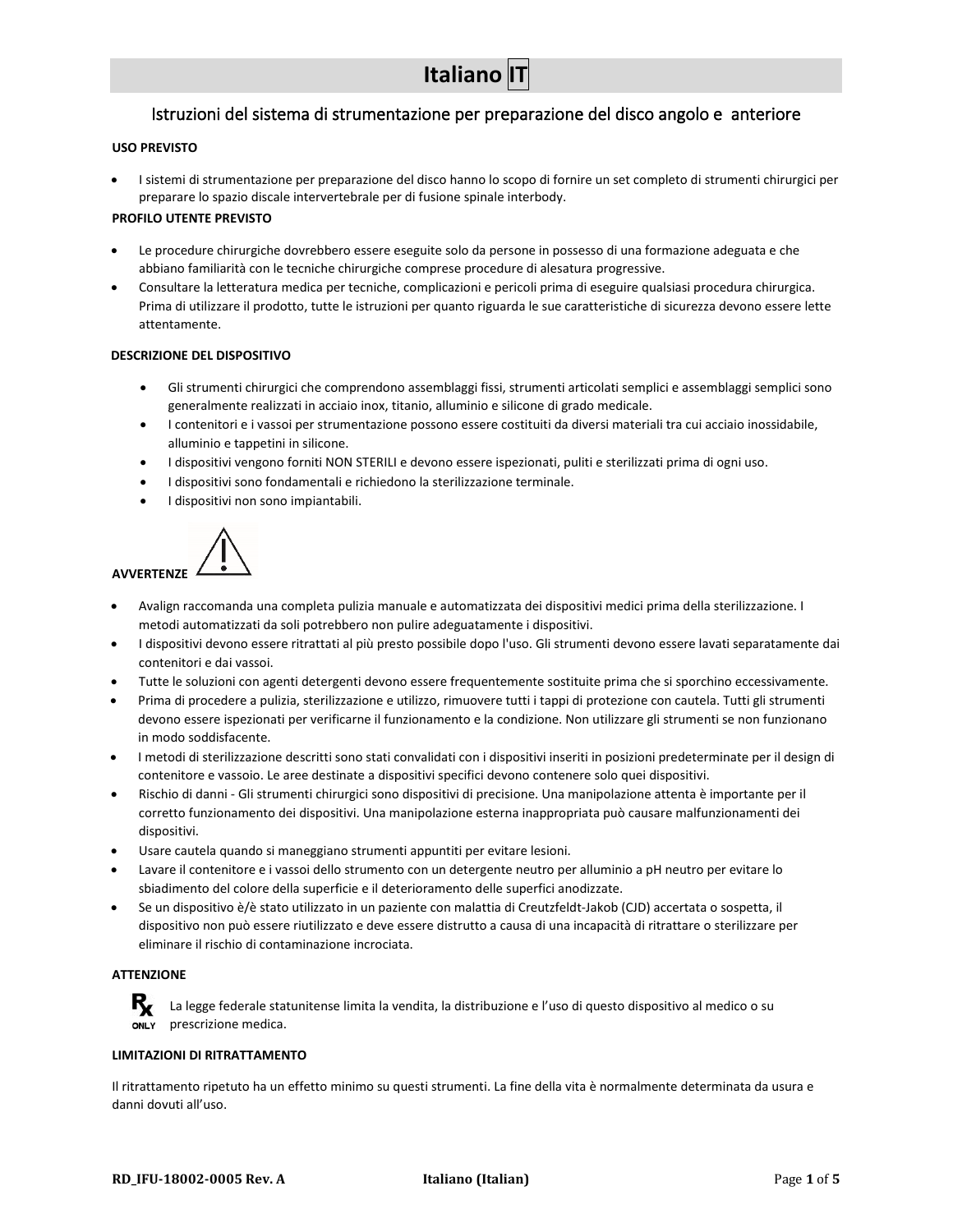#### **ESONERO DI RESPONSABILITÀ**

È responsabilità dell'addetto al ritrattamento assicurarsi che il ritrattamento venga eseguito utilizzando attrezzature, materiali e personale nella struttura di ritrattamento e che ottenga il risultato desiderato. Ciò richiede la validazione e il monitoraggio di routine del processo. Qualsiasi deviazione da parte dell'addetto al ritrattamento dalle istruzioni fornite deve essere adeguatamente valutata per efficacia e possibili conseguenze sfavorevoli.

## **Istruzioni di ritrattamento**

#### **STRUMENTI E ACCESSORI**

|                   | Acqua di rubinetto fredda (< 20 °C/68 °F)                      |
|-------------------|----------------------------------------------------------------|
| Acqua             | Acqua di rubinetto calda (> 40 °C/104 °F)                      |
|                   | Acqua deionizzata (DI) o di osmosi inversa (OI) (ambiente)     |
|                   | Detergente enzimatico neutro pH 6.0-8.0 (MetriZyme, EndoZime,  |
| Agenti detergenti | Enzol)                                                         |
|                   | Spazzole e/o scovolini di misure assortite con setole in nylon |
| Accessori         | Siringhe sterili o equivalente                                 |
|                   | Panni monouso assorbenti, con pochi pelucchi o equivalenti     |
|                   | Pentole a immersione                                           |
| Attrezzatura      | Aria compressa di tipo medico                                  |
|                   | Macchina per pulizia a ultrasuoni (Sonicatore)                 |
|                   | Lavadisinfettatrice automatizzata                              |
|                   |                                                                |

#### **PUNTO DI UTILIZZO E CONTENIMENTO**

- 1) Seguire le pratiche del punto di utilizzo della struttura sanitaria. Mantenere i dispositivi inumiditi dopo l'uso per evitare che lo sporco si asciughi e rimuovere lo sporco e i detriti in eccesso da tutte le superfici, fessure, meccanismi di scorrimento, giunti a cerniera e da tutte le altre caratteristiche di design difficili da pulire.
- 2) Seguire le precauzioni universali e collocare i dispositivi in contenitori chiusi o coperti per il trasporto alla fornitura centrale.
- 3) Tutti i dispositivi devono essere puliti nella configurazione completamente aperta e smontata (cioè divisa in parti).

#### **PULIZIA MANUALE**

- 4) Preparare il detergente enzimatico a pH neutro secondo le istruzioni del fornitore. Il detergente enzimatico Enzol® è raccomandato a una concentrazione di 1 oncia/gallone di acqua tiepida.
- 5) Immergere completamente il dispositivo nel detergente preparato seguendo le istruzioni dell'etichettatura. Lasciare in ammollo il dispositivo per almeno 1 minuto.
- 6) Azionare tutte le parti mobili durante il tempo di ammollo per consentire la completa penetrazione del detergente nelle zone difficili da raggiungere.
- 7) Strofinare il dispositivo con una spazzola a setole morbide (potrebbe includere anche una siringa e uno scovolino), prestando particolare attenzione alle parti mobili, alle fessure e alle altre aree difficili da raggiungere fino a rimuovere tutto lo sporco visibile.
	- a) Per i dispositivi a lume, sciacquare i lumi interni con detergente utilizzando una siringa di dimensioni appropriate almeno 7 volte con un minimo di 15 ml di detergente. Se disponibili, utilizzare le porte di lavaggio per il lavaggio.
- 8) Preparare un detergente enzimatico a pH neutro nel sonicatore (seguendo le istruzioni del produttore) e sonicare gli strumenti per almeno 10 minuti. Nota: la soluzione enzimatica deve essere cambiata quando risulta contaminata in modo macroscopico (insanguinata e/o torbida).
- 9) Risciacquare tutte le superfici e le fessure con acqua da osmosi inversa o deionizzata (RO/DI) corrente per almeno 3 minuti per rimuovere gli eventuali residui di detergente o detriti.
	- a) Per i dispositivi a lume, sciacquare i lumi interni almeno 3 volte con acqua da osmosi inversa o deionizzata (RO/DI) (minimo 15 ml) utilizzando una siringa di dimensioni appropriate. Se disponibili, utilizzare le porte di lavaggio per il lavaggio.
- 10) Asciugare lo strumento con un panno pulito e morbido. Per agevolare l'asciugatura è possibile utilizzare aria compressa filtrata.
- 11) Esaminare visivamente ogni strumento per valutarne il grado di pulizia. Se lo sporco rimane visibile, ripetere la procedura di pulizia.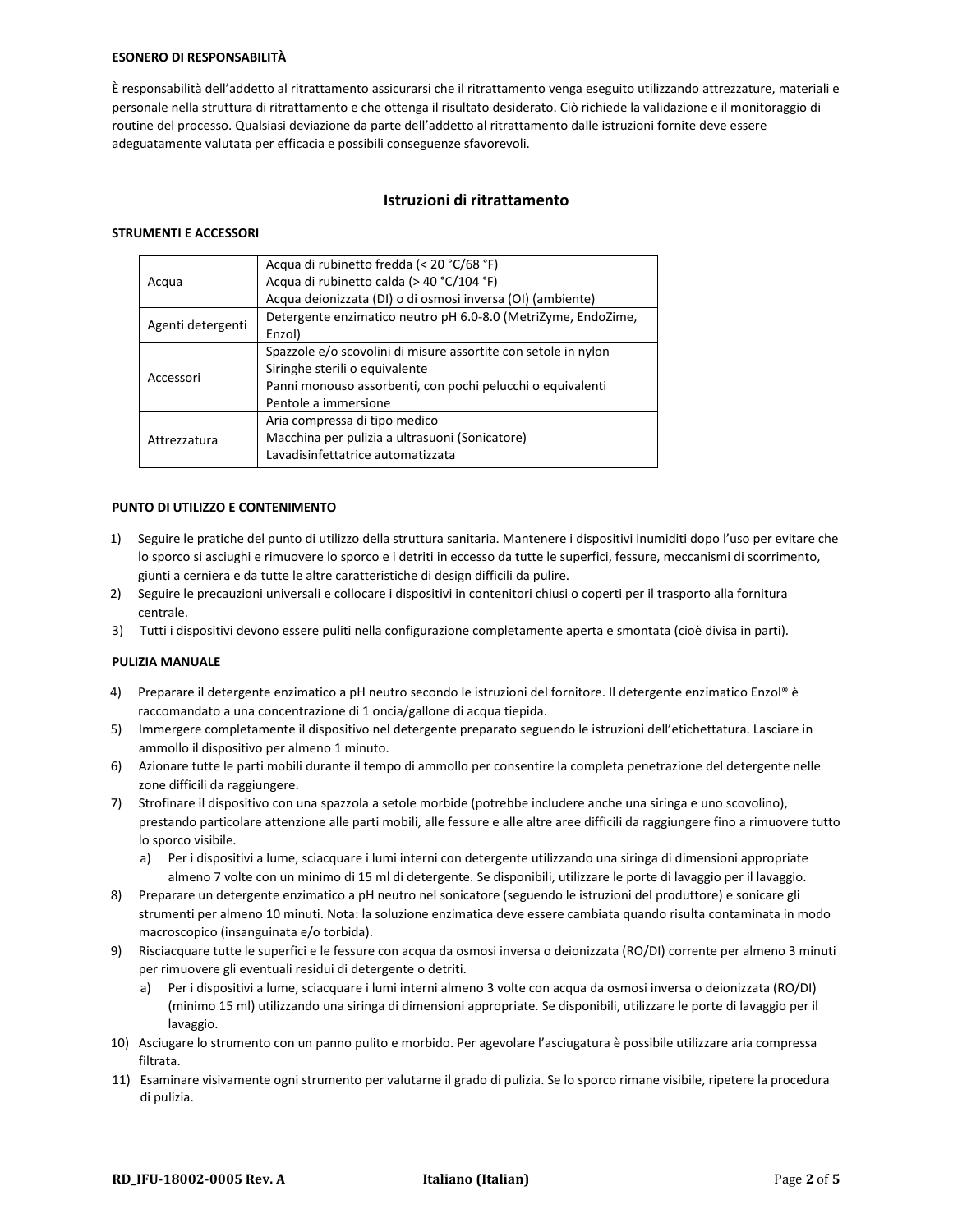#### **PULIZIA AUTOMATIZZATA**

Nota: tutti i dispositivi devono essere pre-puliti manualmente prima di qualsiasi processo di pulizia automatizzato, seguire le fasi da 1 a 7. Le fasi 8-11 sono opzionali ma consigliate.

12) Pulire i dispositivi all'interno di un sistema di lavaggio/disinfezione seguendo le istruzioni del produttore dell'apparecchiatura e dei detergenti in base ai parametri minimi indicati di seguito.

| Fase                           | Tempo (minuti) | Temperatura                  | Tipo di detersivo e la<br>concentrazione |
|--------------------------------|----------------|------------------------------|------------------------------------------|
| Pre-lavaggio 1                 | 02:00          | Acqua di rubinetto<br>fredda | N/A                                      |
| Lavaggio enzimatico            | 02:00          | Acqua di rubinetto<br>calda  | Detergente enzimatico                    |
| Risciacquo 1                   | 01:00          | Acqua di rubinetto<br>calda  | N/A                                      |
| Risciacquo acqua<br>purificata | 00:10          | 63-66 °C / 146-150 °F        | N/A                                      |
| Asciugare                      | 15:00          | Temperatura:<br>194°F/90°C   | N/A                                      |

13) Asciugare l'umidità in eccesso utilizzando un panno assorbente. Asciugare tutte le aree interne con aria compressa filtrata.

#### **DISINFEZIONE**

- I dispositivi devono essere sterilizzabili terminalmente (vedi § Sterilizzazione).
- Gli strumenti Avalign sono compatibili con i profili tempo-temperatura della lavadisinfettatrice per la disinfezione termica secondo ISO 15883.
- Caricare i dispositivi nel termodisinfettore secondo le istruzioni del fabbricante, assicurando che i dispositivi ei lumi possono defluire liberamente.
- I seguenti cicli automatizzati sono esempi di cicli validati.

| Fase                 | Tempo di ricircolo<br>(min.) | Temperatura<br>dell'acqua | Tipo di acqua |
|----------------------|------------------------------|---------------------------|---------------|
| Disinfezione termica |                              | >90°C (194°F)             | RI / DO Acqua |
| Disinfezione termica |                              | >90°C (194°F)             | RI / DO Acqua |

#### **ISPEZIONE E TEST FUNZIONALI**

- Ispezionare visivamente i dispositivi per verificare eventuali danni o usura. Strumenti con parti rotte, fessurate, scheggiate o usurate, o superfici offuscate non dovrebbero essere usate, ma dovrebbero essere sostituite immediatamente.
- Verificare che i bordi di taglio dell'alesatore siano lisci e continui, privi di grandi crepe o scheggiature che possono compromettere le prestazioni di taglio.
- Verificare le interfacce del dispositivo con il trapano elettrico senza complicazioni.

#### **CONFEZIONE**

- Solo i materiali di imballaggio per sterilizzazione approvati dalla FDA devono essere utilizzati dall'utente finale quando si confezionano i dispositivi.
- L'utente finale dovrebbe consultare ANSI/AAMI ST79 o ISO 17765-1 per ulteriori informazioni sulla sterilizzazione a vapore.
- **Involucro per sterilizzazione**
	- o I contenitori possono essere avvolti in un involucro per sterilizzazione standard, di tipo medico utilizzando il metodo AAMI a doppio involucro o equivalente.
- **Contenitore di sterilizzazione rigido**
	- o Per le informazioni relative ai contenitori di sterilizzazione rigidi, fare riferimento alle istruzioni per l'uso appropriate fornite dal produttore del contenitore o contattare direttamente il produttore per una guida.

#### **STERILIZZAZIONE**

Sterilizzare con vapore. I seguenti sono i cicli minimi richiesti per la sterilizzazione a vapore dei dispositivi Avalign:

<sup>14)</sup> Esaminare visivamente ogni strumento per valutarne il grado di pulizia. Se lo sporco rimane visibile, ripetere la procedura di pulizia.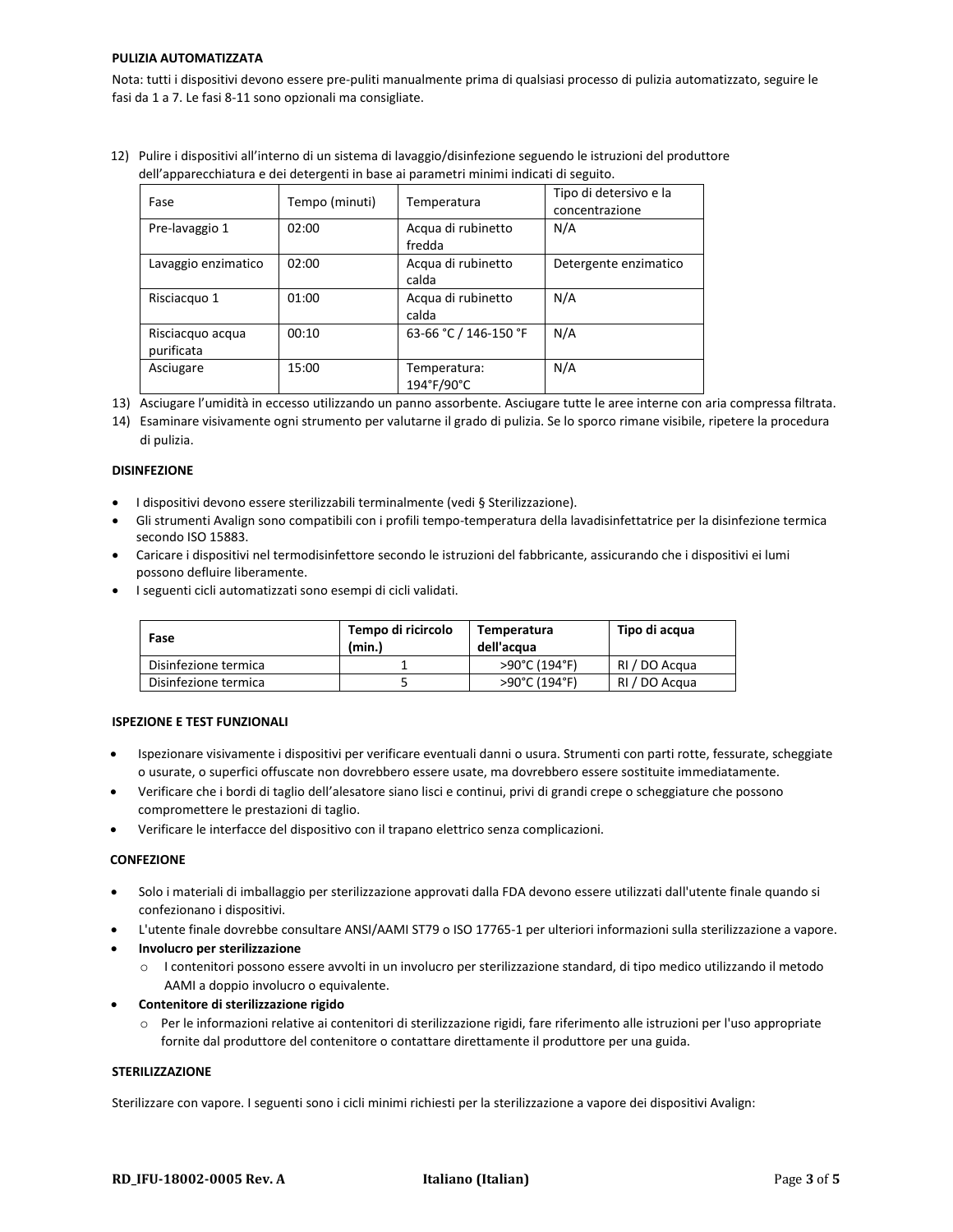#### **Contenitore per strumenti con involucro doppio:**

| Tipo di ciclo             | Temperatura     | Tempo di esposizione | <b>Impulsi</b> | Tempo di asciugatura |
|---------------------------|-----------------|----------------------|----------------|----------------------|
| Prevuoto                  | 132 °C (270 °F) | 4 minuti             |                | 30 minuti            |
| Spostamento di<br>gravità | 132 °C (270 °F) | 15 minuti            | N/A            | 30 minuti            |

- Le istruzioni operative e le linee guida per la configurazione del carico massimo del produttore dello sterilizzatore devono essere seguite in modo esplicito. Lo sterilizzatore deve essere correttamente installato, mantenuto e calibrato.
- I parametri di tempo e temperatura necessari per la sterilizzazione variano in base al tipo di sterilizzatore, al tipo di ciclo e al materiale di imballaggio. È essenziale che i parametri di processo siano validati per ciascun tipo di apparecchiatura di sterilizzazione propria della struttura e per configurazione del carico del prodotto.
- Una struttura potrebbe scegliere di utilizzare cicli di sterilizzazione a vapore diversi dal ciclo suggerito se la struttura ha convalidato correttamente il ciclo al fine di garantire un'adeguata penetrazione del vapore e contatto con il dispositivo per la sterilizzazione. Nota: i contenitori per sterilizzazione rigidi non possono essere utilizzati in cicli a vapore gravità.
- Gocce d'acqua e segni visibili di umidità sull'imballaggio/involucro sterile o sul nastro utilizzato per fissarlo possono compromettere la sterilità dei carichi trattati o essere indicativi di un fallimento del processo di sterilizzazione. Controllare visivamente l'asciugatura dell'involucro esterno. Se ci sono goccioline d'acqua o se si osserva umidità visibile la confezione o il vassoio dello strumento è considerato inaccettabile. Riconfezionare e risterilizzare le confezioni con segni visibili di umidità.

### **STOCCAGGIO**

- Dopo la sterilizzazione, gli strumenti dovrebbero rimanere nell'imballaggio di sterilizzazione ed essere conservati in un luogo pulito e asciutto o contenitore di stoccaggio.
- Prestare attenzione quando si maneggiano questi dispositivi per evitare di danneggiare la barriera sterile.

#### **MANUTENZIONE**

- Gettare i dispositivi danneggiati, usurati o non funzionanti.
- Le teste dell'alesatore non possono essere riaffilate.

#### **GARANZIA**

- Tutti i prodotti sono garantiti da difetti nei materiali e nella manodopera al momento della spedizione.
- Gli strumenti Avalign sono riutilizzabili e soddisfano gli standard AAMI per la sterilizzazione. Tutti i nostri prodotti sono progettati e fabbricati per soddisfare i più elevati standard di qualità. Non possiamo accettare alcuna responsabilità per il guasto di prodotti che sono stati modificati in qualsiasi modo rispetto al loro design originale.

#### **REFERENTE**

**Nota:** Qualsiasi incidente grave che si sia verificato in relazione ai dispositivi deve essere segnalato al produttore, Avalign Technologies Inc e all'autorità competente dello Stato membro dell'UE in cui risiede l'utente e/o il paziente.



**Prodotto da: Avalign Technologies**

8727 Clinton Park Drive Fort Wayne, IN 46825 1-877-289-1096 [www.avalign.com](http://www.avalign.com/) [product.questions@avalign.com](mailto:product.questions@avalign.com)



**Rappresentante autorizzato strumenti: Instrumed GmbH** (dba Avalign German Specialty Instruments) 78 532 Tuttlingen, Unter Buchsteig 3 Germania Telefono: +49 7462 200 49 0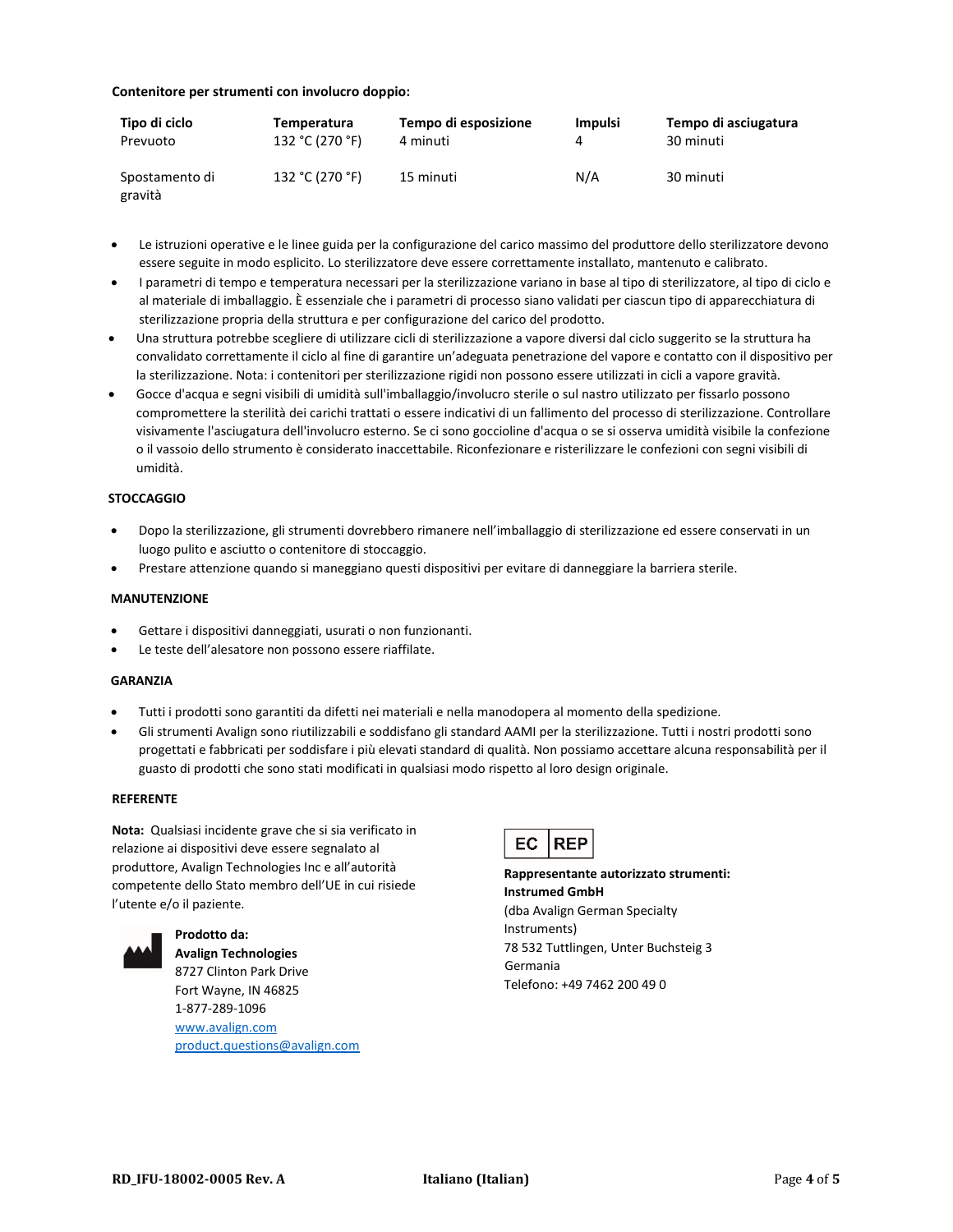

**Valigetta e vassoio per rappresentante autorizzato:** Emergo Europe, Prinsessegracht 20, 2514 AP The Hague, The Netherlands



**Distribuito da: Orthofix Inc.** 3451 Plano Parkway Lewisville, TX 75056 (214) 937-2000

**Sponsor australiano:**

Emergo Australia Level 20, Tower II Darling Park 201 Sussex Street Sydney, NSW 2000 Australia

## Glossario etichetta

| שוטטווט כנוטווכננט           |                                                      |                 |                                                                                                               |
|------------------------------|------------------------------------------------------|-----------------|---------------------------------------------------------------------------------------------------------------|
| Simbolo                      | Titolo e traduzioni                                  | Simbolo         | Titolo e traduzioni                                                                                           |
|                              | Produttore e data di produzione                      |                 | Consultare le istruzioni per l'uso                                                                            |
| <b>REP</b><br>EC             | Rappresentante autorizzato nella<br>Comunità europea |                 | Attenzione                                                                                                    |
|                              | Numero di lotto/codice partita                       | $R_{x}$<br>ONLY | La legge federale (USA) limita la vendita di<br>questo dispositivo da parte o su<br>prescrizione di un medico |
| REI                          | Numero catalogo                                      | MD              | Dispositivo medico                                                                                            |
| <b>NON</b><br><b>STERILE</b> | Non sterile                                          |                 |                                                                                                               |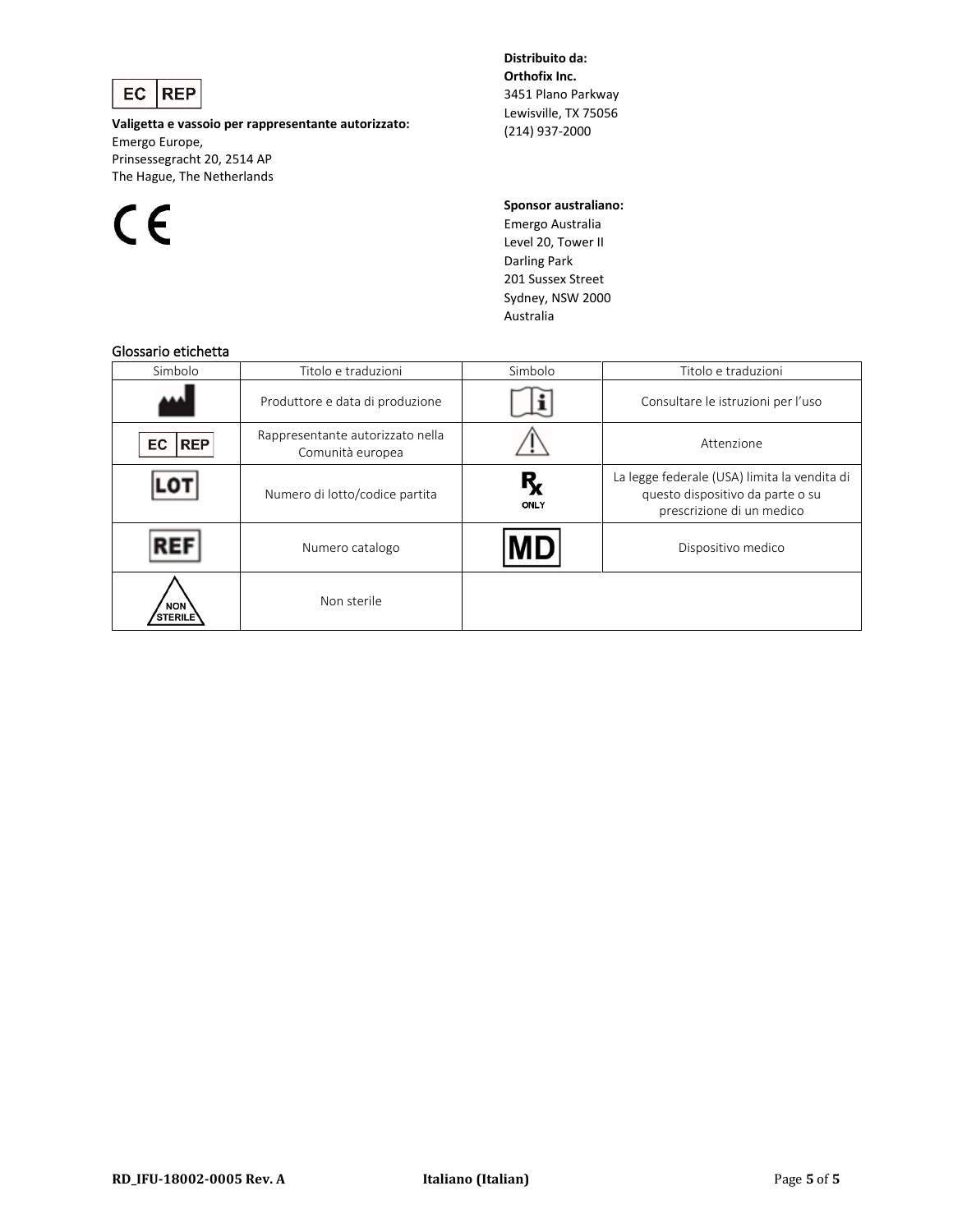# <span id="page-20-0"></span>Instruções dos Sistemas de Instrumentação para preparação de disco Anterior e Angular Lateral

### **UTILIZAÇÃO PREVISTA**

• Os sistemas de instrumentação para preparação de discodestinam-se a oferecer um conjunto completo de instrumentos cirúrgico para preparar o espaço do disco intervertebral para fusão espinhal interbody.

#### **PERFIL DO UTILIZADOR PREVISTO**

- Os procedimentos cirúrgicos devem ser realizados apenas por pessoas com a formação e o conhecimento adequados das técnicas cirúrgicas, inclusive de procedimentos de escareamento progressivo.
- Antes de realizar um procedimento cirúrgico, consultar a literatura médica relativa às técnicas, complicações e riscos. Antes de utilizar o produto, ler atentamente todas as instruções sobre as características de segurança.

#### **DESCRIÇÃO DO DISPOSITIVO**

- Instrumentos cirúrgicos que incluem montagens fixas, instrumentos articulados simples e montagens simples, geralmente compostas por aços inoxidáveis de classe médica, titânio, alumínio e borracha de silicone.
- A caixa e os tabuleiros dos instrumentos podem ser constituídos por materiais diferentes, incluindo aços inoxidáveis, alumínio e tapetes de silicone.
- Os dispositivos são fornecidos NÃO ESTERILIZADOS e têm de ser inspeccionados, limpos e esterilizados antes de cada utilização.
- Os dispositivos são vitais e requerem esterilização final.
- Os dispositivos não são implantáveis.

**ADVERTÊNCIAS**

- A Avalign recomenda a limpeza meticulosa manual e automática dos dispositivos médicos antes da esterilização. Os métodos automatizados por si só podem não limpar devidamente os dispositivos.
- Os dispositivos devem ser reprocessados o mais depressa possível após a utilização. Os instrumentos têm de ser limpos fora das caixas e dos tabuleiros.
- Todas as soluções de agentes de limpeza devem ser frequentemente substituídas antes que fiquem sujas.
- Antes da limpeza, esterilização e utilização, retirar cuidadosamente todas as tampas de protecção. Todos os instrumentos devem ser inspeccionados para garantir que se encontram em bom estado para um funcionamento correcto. Não utilizar instrumentos que não funcionem satisfatoriamente.
- Os métodos de esterilização descritos acima foram validados com os dispositivos em locais pré-determinados consoante o design da caixa e da bandeja. As zonas destinadas a dispositivos específicos deverão conter apenas esses dispositivos.
- Risco de danos Os instrumentos cirúrgicos são dispositivos de precisão. O manuseamento cuidadoso é importante para que os dispositivos funcionem com exactidão. O manuseamento externo inadequado pode provocar um mau funcionamento dos dispositivos.
- Usar de precaução ao manusear instrumentos afiados, para evitar lesões.
- Lavar o estojo e as bandejas dos instrumentos com um detergente de pH neutro, seguro para alumínio, para evitar a descoloração de superfícies coloridas e deterioração das superfícies anodizadas.
- Se for ou tiver sido utilizado um dispositivo num doente com, ou com suspeita de Doença de Creutzfeldt-Jakob (DCJ), o dispositivo não pode ser reutilizado e deve ser eliminado devido à incapacidade de reprocessamento ou esterilização para eliminar o risco de contaminação cruzada.

#### **AVISO**

A Lei Federal (EUA) restringe a venda, distribuição e utilização deste dispositivo a médicos ou mediante receita ONI Y médica.

#### **LIMITAÇÕES DE REPROCESSAMENTO**

O processamento repetido tem um efeito mínimo nestes instrumentos. Normalmente, o fim da vida útil é determinado pelo desgaste e danos devidos à utilização.

#### **ISENÇÃO DE RESPONSABILIDADE**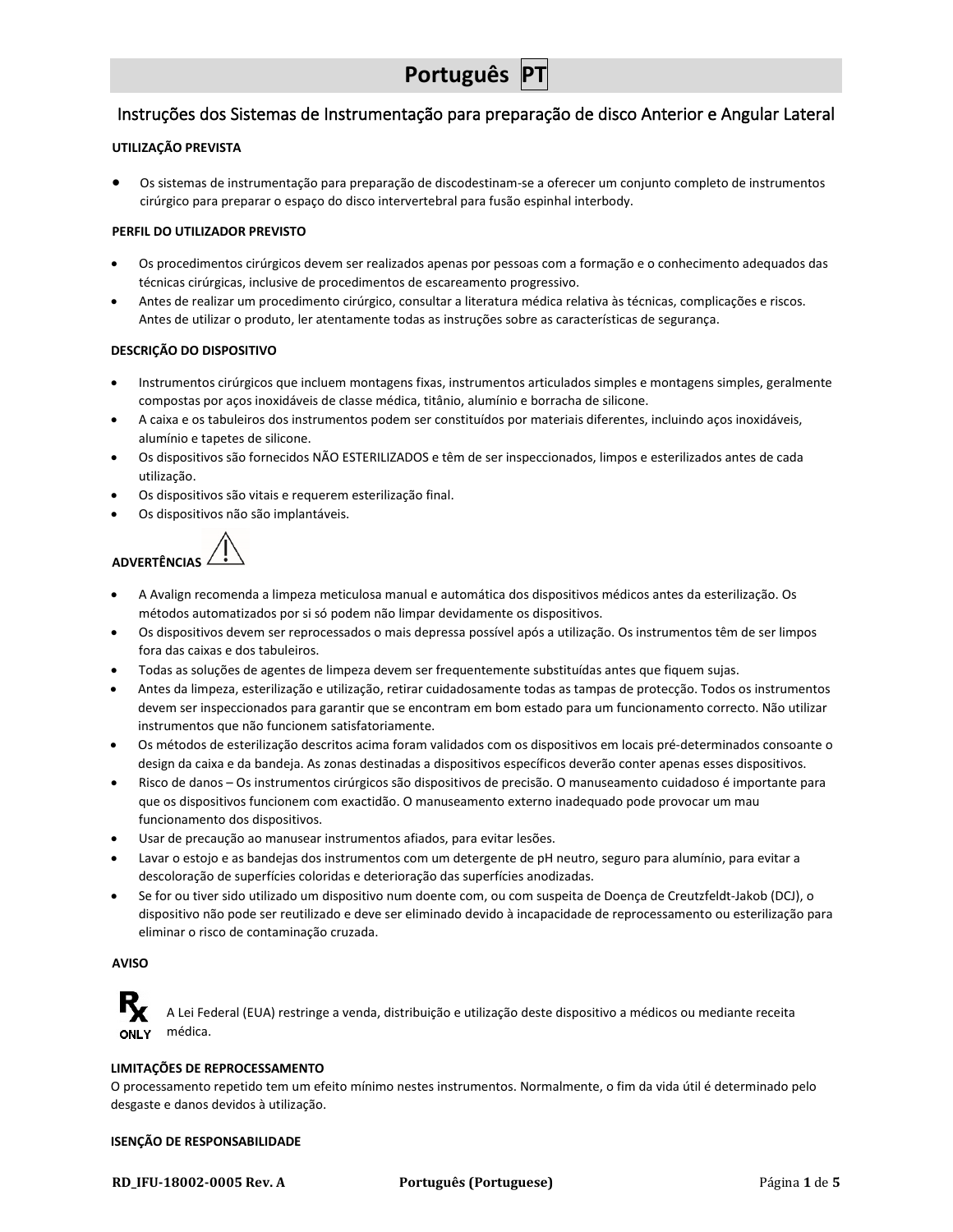É da responsabilidade do reprocessador garantir que o reprocessamento seja realizado utilizando equipamento, materiais e pessoal presente no centro de reprocessamento e que atinja o resultado desejado, o que requer validação e monitorização de rotina do processo. Qualquer desvio das instruções fornecidas por parte do reprocessador tem de ser correctamente avaliado quanto à eficácia e potenciais consequências adversas.

### **Instruções de Reprocessamento**

#### **INSTRUMENTOS E ACESSÓRIOS**

|             | Agua corrente fria (< 20 °C / 68 °F)                            |  |
|-------------|-----------------------------------------------------------------|--|
|             | Água corrente quente (> 40 °C / 104 °F)                         |  |
| Agua        | Água desionizada (DI) ou purificada por Osmose Inversa (OI)     |  |
|             | (temperatura ambiente)                                          |  |
| Agentes de  | Detergente enzimático neutro pH 6.0-8.0, por exemplo MetriZyme, |  |
| limpeza     | EndoZime, Enzol                                                 |  |
|             | Pincéis e/ou limpa-cachimbos de tamanhos sortidos, com cerdas   |  |
| Acessórios  | de Nylon                                                        |  |
|             | Seringas estéreis ou equivalente                                |  |
|             | Toalhetes descartáveis absorventes e sem fios ou equivalente    |  |
|             | Tinas de imersão                                                |  |
|             | Ar comprimido para utilização médica                            |  |
| Equipamento | Limpador Ultrassónico (Sonicador)                               |  |
|             | Máquina de lavar automática                                     |  |

#### **PONTO DE UTILIZAÇÃO E ACONDICIONAMENTO**

- 1) Seguir as práticas de locais de utilização em vigor na unidade de saúde. Manter os dispositivos molhados após a utilização, para impedir que a sujidade seque, e remover o excesso de sujidade e resíduos de todas as superfícies, reentrâncias, mecanismos deslizantes, articulações móveis e todas as outras características de difícil limpeza.
- 2) Seguir as precauções universais e acondicionar os dispositivos em recipientes fechados ou tapados para o transporte até ao fornecedor central.
- 3) Todos os dispositivos têm de ser limpos na configuração completamente aberta e desmontada (ou seja, separada).

#### **LIMPEZA MANUAL**

- 4) Preparar o detergente enzimático segundo as instruções do vendedor. É recomendado o detergente enzimático Enzol® numa preparação de aproximadamente 30 g/galão (4 litros) usando água morna.
- 5) Mergulhar totalmente o dispositivo no detergente preparado de acordo com as instruções do rótulo. Deixar o dispositivo de molho durante, pelo menos, 1 minuto.
- 6) Accionar todas as partes móveis durante o tempo de molho, para permitir uma penetração completa do detergente nas zonas de difícil penetração.
- 7) Escovar o dispositivo, usando uma escova de cerdas macias (também pode incluir uma seringa e limpador de tubos), prestando particular atenção a partes móveis, reentrâncias e outras de difícil acesso até toda a sujidade visível ter sido removida.
	- a) Para dispositivos com lúmenes, irrigar os lúmenes internos com detergente, utilizando uma seringa de tamanho adequado, pelo menos 7 vezes com o mínimo de 15 ml de detergente. Utilizar os orifícios de irrigação, quando disponíveis.
- 8) Preparar o detergente enzimático de pH neutro no sonicador (segundo as indicações do vendedor) e sonicar os instrumentos durante pelo menos 10 minutos. Nota: A solução enzimática tem de ser mudada quando ficar muito contaminada (sanguinolenta e/ou turva).
- 9) Enxaguar todas as superfícies e reentrâncias em água de osmose inversa ou desionizada (OI/DI) corrente durante pelo menos 3 minutos para remover todo o detergente ou resíduos residuais.
	- a) Para dispositivos com lúmenes, irrigar os lúmenes internos, pelo menos três vezes, com água purificada por osmose inversa (OI) ou desionizada (mínimo, 15 ml), utilizando uma seringa de tamanho adequado. Utilizar os orifícios de irrigação, quando disponíveis.
- 10) Secar o instrumento com um pano macio limpo. Pode ser usado ar comprimido filtrado para auxiliar a secagem.
- 11) Inspeccionar visualmente cada instrumento para ver se está limpo. Caso permaneça sujidade visível, repetir o procedimento de limpeza.

#### **LIMPEZA AUTOMÁTICA**

Nota: Todos os dispositivos têm de ser manualmente pré-limpos antes de submetidos a qualquer processo de limpeza automática, seguindo os passos 1-7. Os passos 8-11 são opcionais, mas aconselhados.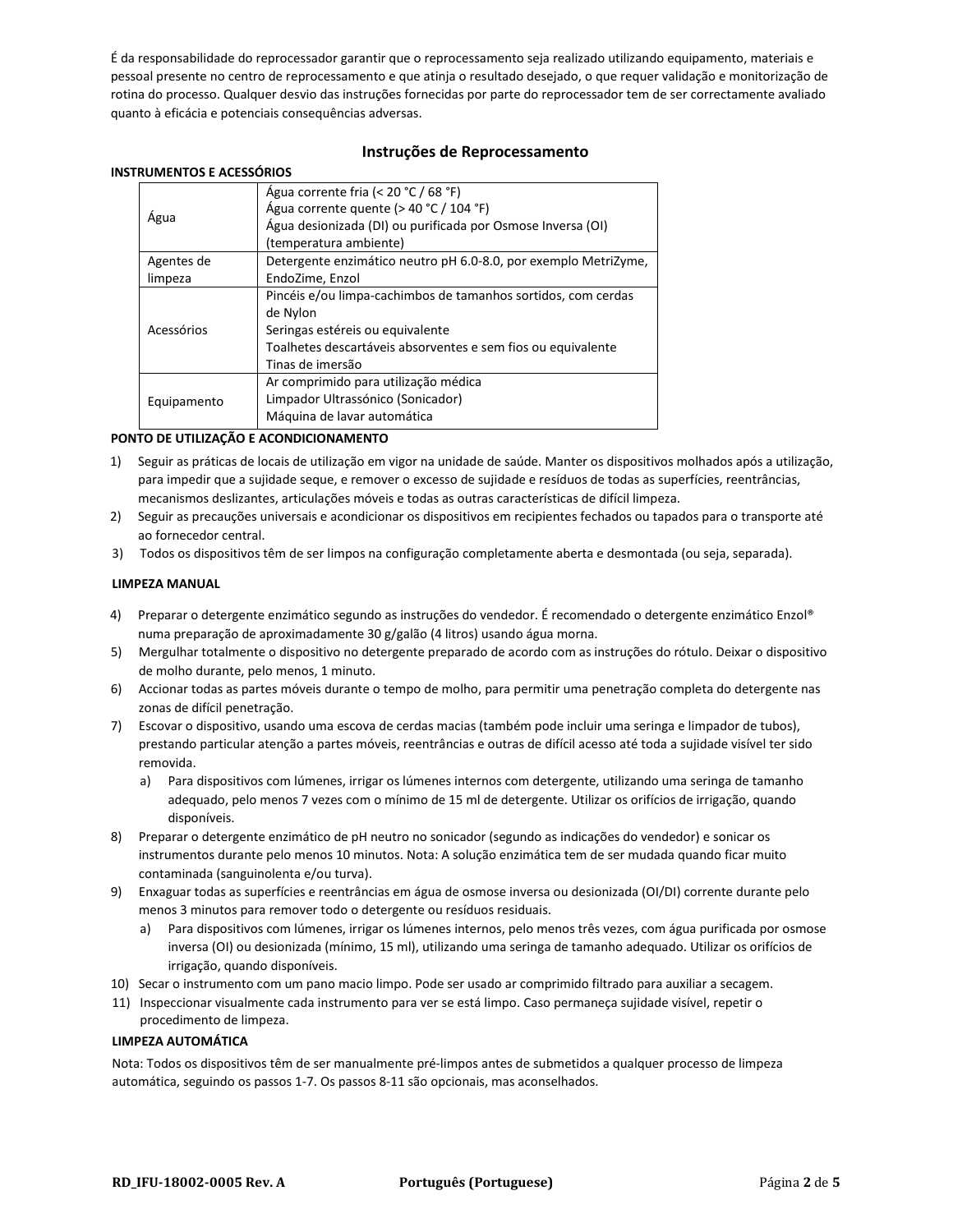12) Limpar os dispositivos dentro de uma lavadora/desinfetador usando as instruções de equipamento e do detergente segundo os parâmetros mínimos indicados abaixo.

| Fase               | Tempo (minutos) | Temperatura           | Tipo e concentração do<br>detergente |
|--------------------|-----------------|-----------------------|--------------------------------------|
| Pré-lavagem 1      | 02:00           | Agua corrente fria    | N/A                                  |
| Lavagem enzimática | 02:00           | Agua corrente quente  | Detergente enzimático                |
| Enxaguamento 1     | 01:00           | Agua corrente quente  | N/A                                  |
| Enxaguamento com   | 00:10           | 146-150 °F / 63-66 °C | N/A                                  |
| água purificada    |                 |                       |                                      |
| Secagem            | 15:00           | 194°F /90°C           | N/A                                  |

13) Secar o excesso de humidade com um pano absorvente. Secar as zonas internas com ar comprimido filtrado.

14) Inspeccionar visualmente cada instrumento para ver se está limpo. Caso permaneça sujidade visível, repetir o procedimento de limpeza.

#### **DESINFECÇÃO**

- Os dispositivos têm de ser submetidos a esterilização final (Ver § Esterilização).
- Os instrumentos da Avalign são compatíveis comVerify os perfis de tempo e temperatura dos aparelhos de lavagem/desinfecção para desinfecção térmica, de acordo com a norma ISO 15883.
- Carregar os dispositivos no termodesinfectadora de acordo com as instruções do fabricante, assegurando que os dispositivos e os lúmens podem drenar livremente.
- Os seguintes são exemplos automatizado ciclos de ciclos validados.

| Fase                | Tempo de<br>recirculação (min.) | Temperatura da<br>água | Tipo de Água |
|---------------------|---------------------------------|------------------------|--------------|
| Desinfecção Térmica |                                 | >90°C (194°F)          | Agua RI / DO |
| Desinfecção Térmica |                                 | >90°C (194°F)          | Água RI / DO |

#### **INSPECÇÃO E TESTE DE FUNCIONAMENTO**

- Inspeccionar visualmente os dispositivos para verificar se apresentam sinais de danos ou desgaste. Os instrumentos com peças partidas, rachadas, lascadas ou gastas, ou superfícies manchadas não devem ser utilizados, mas sim substituídos imediatamente.
- Confirmar que os bordos de escareamento estão lisos e contínuos, isentos de fissuras ou lascas que possam impedir a função de corte.
- Verifique as interfaces do dispositivo com a furadeira elétrica sem complicações.

#### **EMBALAGEM**

- Ao embalar os dispositivos, o utilizador final deve utilizar apenas materiais de embalagem para esterilização aprovados pela FDA.
- Para mais informações sobre esterilização por vapor, o utilizador final deve consultar a norma ANSI/AAMI ST79 ou ISO 17765-1.
- **Invólucro de Esterilização**
	- o As caixas podem ser embaladas num invólucro de esterilização normalizado de classe médica, pelo método do duplo invólucro AAMI ou equivalente.
- **Recipiente de Esterilização Rígido**
	- o Para obter informações sobre recipientes de esterilização rígidos, consultar as instruções de utilização relevantes, fornecidas pelo respectivo fabricante, ou contactar directamente o fabricante, solicitando orientação.

#### **ESTERILIZAÇÃO**

Esterilizar com vapor. Os seguintes são ciclos mínimos exigidos para a esterilização a vapor dos dispositivos Avalign:

#### **Caixa de Instrumento em Invólucro Duplo:**

| Tipo de Ciclo               | Temperatura     | Tempo de Exposição | <b>Impulsos</b> | Tempo de Secagem |
|-----------------------------|-----------------|--------------------|-----------------|------------------|
| Pré-vácuo                   | 132 °C (270 °F) | 4 minutos          |                 | 30 minutos       |
| Deslocação por<br>gravidade | 132 °C (270 °F) | 15 minutos         | N/A             | 30 minutos       |

• Seguir rigorosamente as instruções de funcionamento e orientações sobre configuração em carga máxima explicitamente fornecidas pelo fabricante. O aparelho de esterilização tem de estar correctamente instalado, mantido e calibrado.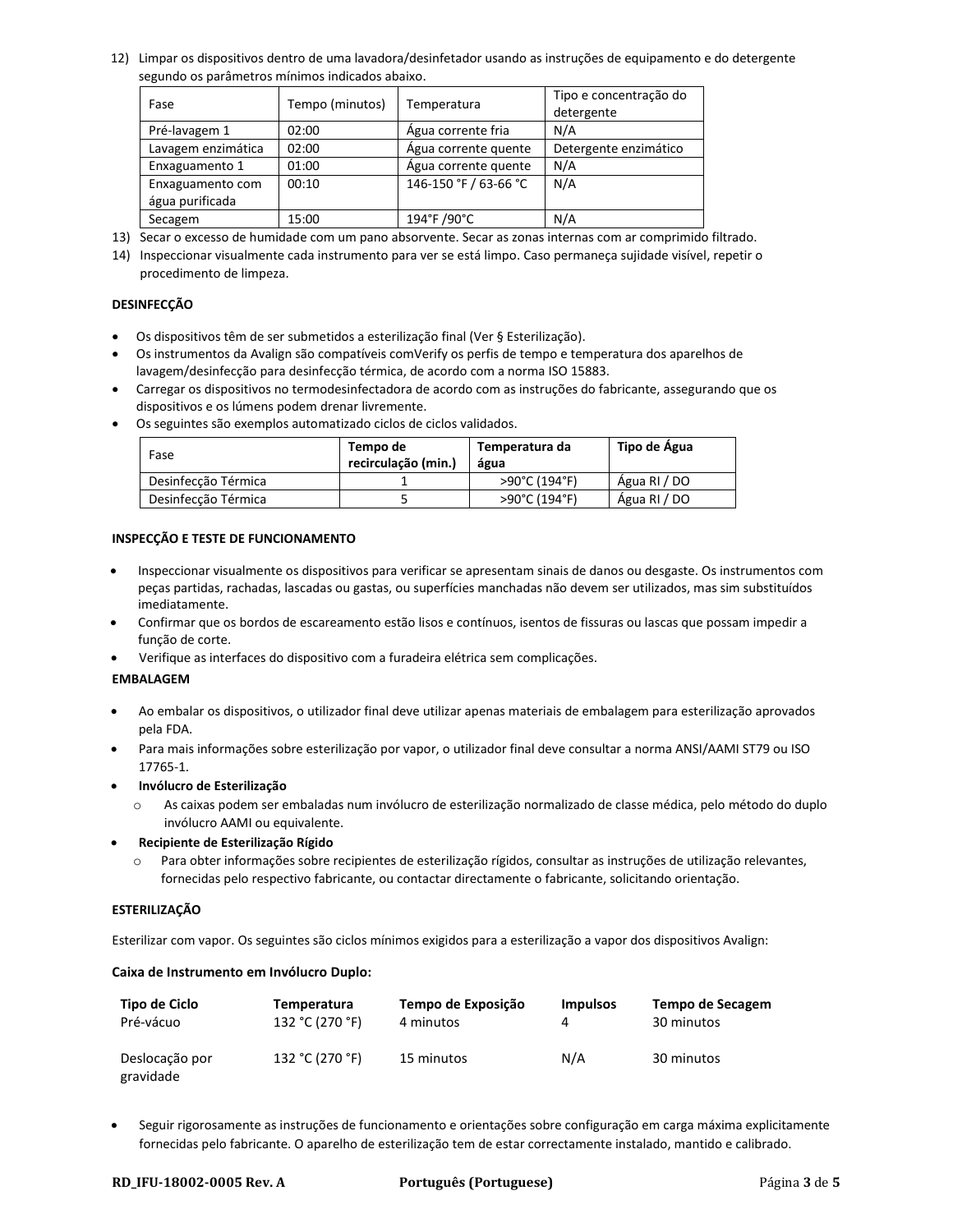- Os parâmetros de tempo e de temperatura necessários para a esterilização dependem do tipo de esterilizador, da configuração cíclica e do material de embalagem. É de importância crítica que os parâmetros do processo sejam validados para cada tipo de equipamento de esterilização e de configuração de carga do produto em cada centro.
- Um centro pode optar por ciclos de esterilização a vapor diferentes do ciclo sugerido, se o centro tiver validado adequadamente o ciclo para garantir uma adequada penetração do vapor e contacto com os dispositivos a esterilizar. Nota: os recipientes de esterilização rígidos não podem ser utilizados em ciclos de vapor com sistema por gravidade.
- Gotículas de água e sinais visíveis de humidade na embalagem/no invólucro estéril ou na fita adesiva utilizada poderá comprometer a esterilidade das cargas processadas ou indicar a falha do processo de esterilização. Inspecionar visualmente a secura do invólucro externo. No caso de existirem gotículas de água ou humidade visível, a embalagem ou a bandeja de instrumentos é considerada inaceitável. Voltar a embalar e a esterilizar as embalagens com sinais visíveis de humidade.

#### **ARMAZENAMENTO**

- Após a esterilização, os instrumentos devem ficar na embalagem de esterilização e ser guardados numa caixa de protecção ou armário seco e limpo.
- Manusear os dispositivos com cuidado para não danificar a barreira estéril.

#### **MANUTENÇÃO**

- Eliminar os dispositivos danificados, gastos ou avariados.
- As cabeças de escareamento não podem voltar a ser afiadas.

#### **GARANTIA**

- Garante-se que todos os dispositivos estão isentos de defeitos de material e de fabrico à data de expedição.
- Os instrumentos da Avalign são reutilizáveis e cumprem as normas AAMI sobre esterilização. Todos os nossos produtos são concebidos e fabricados para satisfazer os mais elevados padrões de qualidade. Declinamos qualquer responsabilidade por falha de produtos que, por qualquer modo, tenham sido submetidos a modificação da sua concepção de origem.

#### **CONTACTO**

**Aviso:** qualquer incidente grave que tenha ocorrido em relação ao(s) dispositivo(s) deverá ser comunicado ao Fabricante, Avalign Technologies Inc, e à autoridade competente do Estado Membro da UE no qual o utilizador e/ou o doente se encontra estabelecido.



#### **Fabricado por:**

**Avalign Technologies** 8727 Clinton Park Drive Fort Wayne, IN 46825 1-877-289-1096 [www.avalign.com](http://www.avalign.com/) [product.questions@avalign.com](mailto:product.questions@avalign.com)

#### EC **REP**

**Instrumentos de representante autorizado: Instrumed GmbH** (dba Avalign German Specialty Instruments) 78 532 Tuttlingen, Unter Buchsteig 3 Alemanha Telefone: +49 7462 200 49 0



**Caixa e bandeja do representante autorizado:** Emergo Europe, Prinsessegracht 20, 2514 AP The Hague, The Netherlands

**Distribuído por: Orthofix Inc.** 3451 Plano Parkway Lewisville, TX 75056 (214) 937-2000

#### **Patrocinador australiano:**

Emergo Australia Level 20, Tower II Darling Park 201 Sussex Street Sydney, NSW 2000 Australia

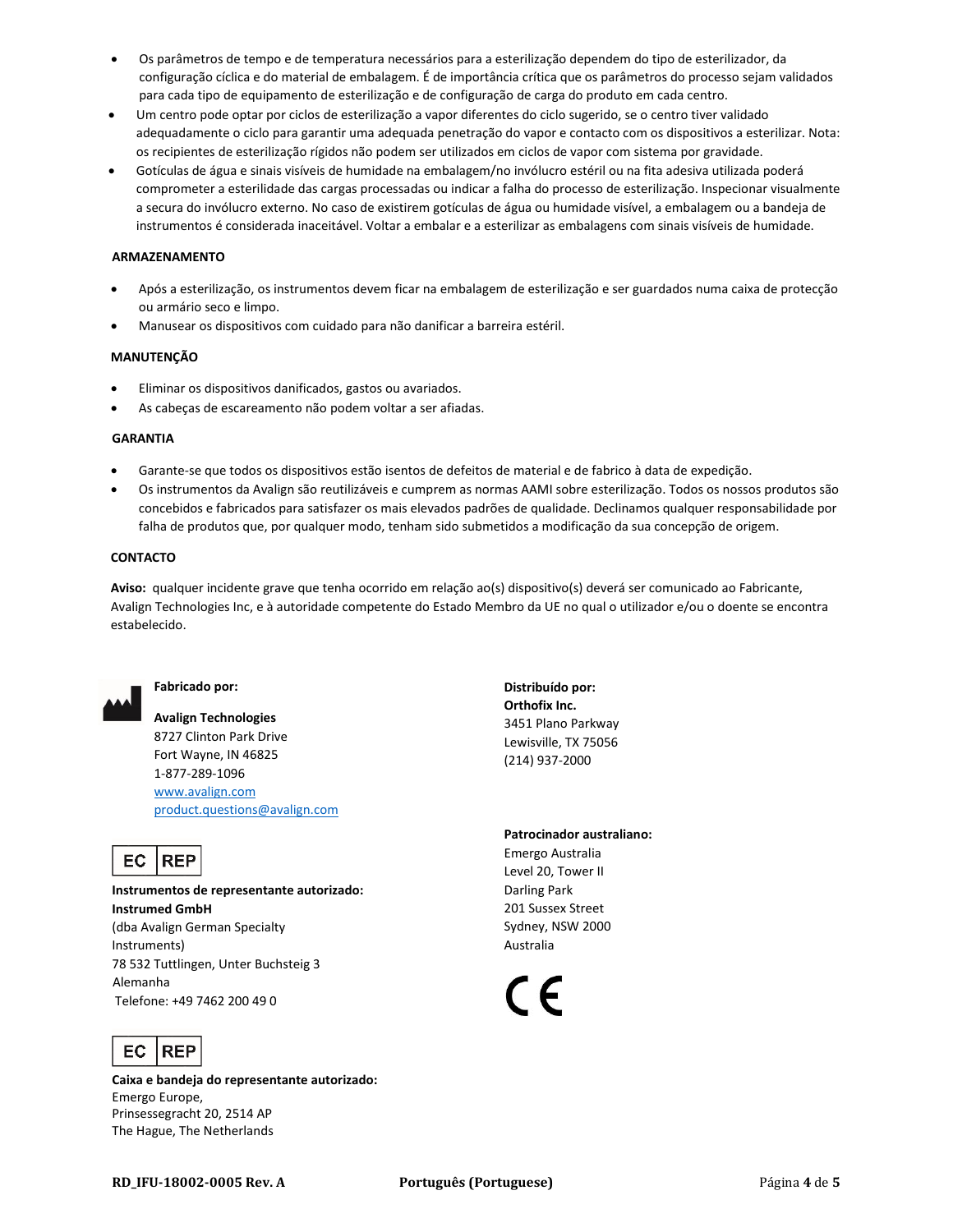# Glossário dos Rótulos

| Símbolo                      | Título e Traduções                            | Símbolo    | Título e Traduções                                                                                              |
|------------------------------|-----------------------------------------------|------------|-----------------------------------------------------------------------------------------------------------------|
|                              | Fabricante e data de fabricação               |            | Consultar as Instruções de Utilização                                                                           |
| <b>REP</b><br>EC             | Representante Autorizado na União<br>Europeia |            | Aviso                                                                                                           |
|                              | Número de lote / Código de série              | R,<br>ONLY | A Lei Federal (EUA) restringe a venda<br>deste dispositivo a médicos credenciados<br>ou mediante receita médica |
| REI                          | Número de referência                          | MD         | Dispositivo Médico                                                                                              |
| <b>NON</b><br><b>STERILE</b> | Não estéril                                   |            |                                                                                                                 |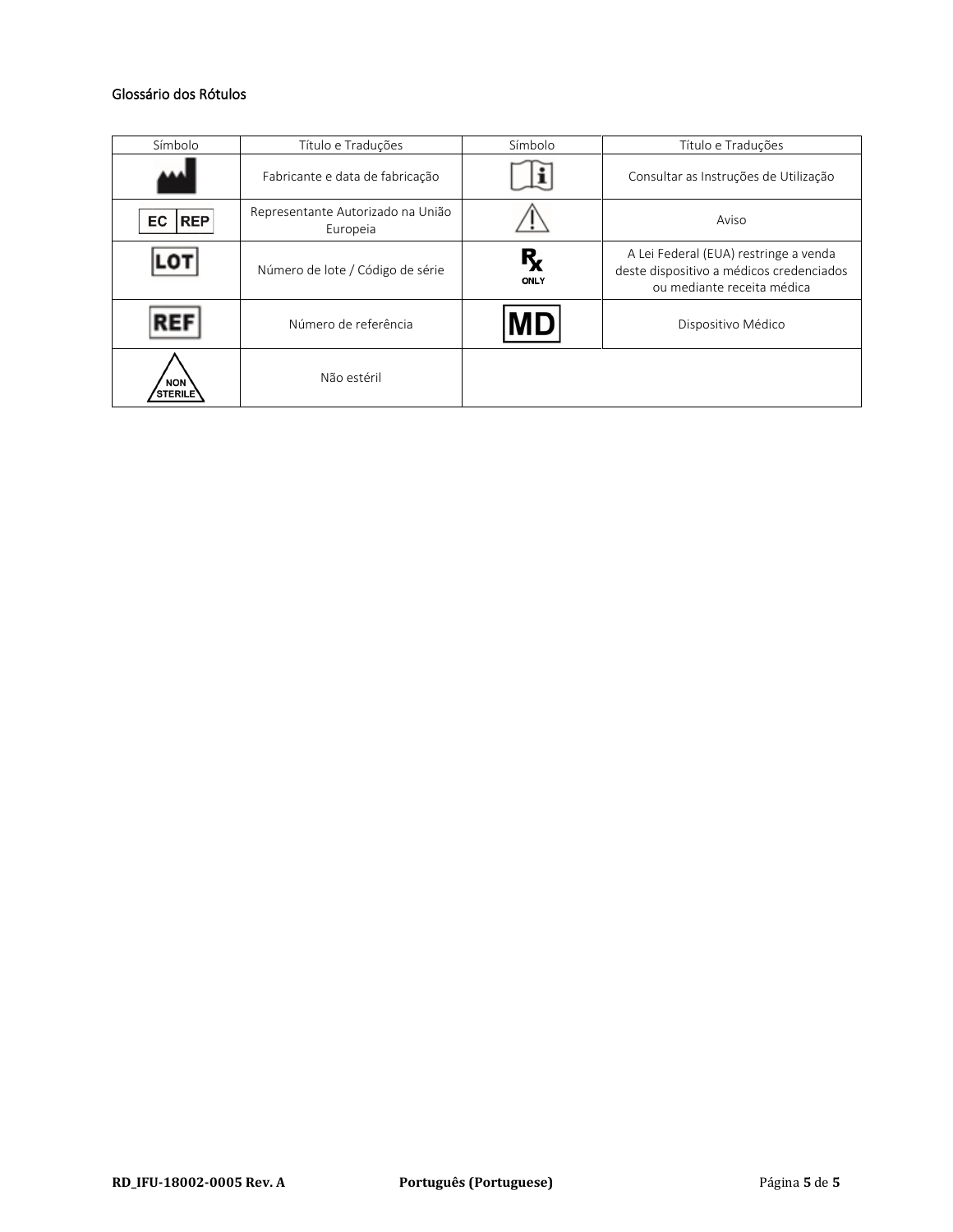# <span id="page-25-0"></span>Instrucciones del sistema de instrumentación de preparación del disco en anterior y ángulo lateral.

#### **USO PREVISTO**

• Los sistemas de instrumentación de preparación del disco están destinados a ofrecer un conjunto completo de instrumentos quirúrgicos para preparar el espacio del disco intervertebral para de fusión espinal intercorporal.

#### **PERFIL DE USUARIO PREVISTO**

- Los procedimientos quirúrgicos solo deben ser realizados por personas con la formación adecuada y que estén familiarizadas con las técnicas quirúrgicas, incluidos los procedimientos de ensanche progresivo.
- Consulte la literatura médica sobre técnicas, complicaciones y riesgos antes de realizar cualquier procedimiento quirúrgico. Antes de usar el producto, se tienen que leer detenidamente todas las instrucciones de seguridad.

#### **DESCRIPCIÓN DEL DISPOSITIVO**

- Instrumentos quirúrgicos que comprenden montajes fijos, instrumental con bisagras simples y montajes simples compuestos generalmente de acero inoxidable, titanio, aluminio y goma de silicona.
- Los estuches y bandejas de instrumentos pueden estar hechos de diferentes materiales, incluido acero inoxidable, aluminio y alfombrillas de silicona.
- Los dispositivos se suministran NO ESTÉRILES y se deben inspeccionar, limpiar y esterilizar antes de su uso.
- Los dispositivos son esenciales y no necesitan esterilización terminal.
- Los dispositivos no se pueden implantar.



- Avalign recomienda una limpieza exhaustiva manual y automatizada de los dispositivos médicos antes de la esterilización. Es posible que los métodos automatizados por sí solos no puedan limpiar los dispositivos adecuadamente.
- Los dispositivos se tienen que limpiar lo antes posible después de su uso. El instrumental se tiene que limpiar por separado de los estuches y bandejas.
- Todas las soluciones de agentes de limpieza se tienen que sustituir con frecuencia antes de que estén demasiado sucias.
- Antes de la limpieza, esterilización y uso, quitar todos los tapones protectores con cuidado. Se debe inspeccionar todo el instrumental para garantizar que su funcionamiento y su estado son los correctos. No utilizar instrumental que no funcione de forma satisfactoria.
- Los métodos de esterilización descritos se han validado para los dispositivos en lugares predeterminados según el diseño del estuche y la bandeja. Las zonas dispuestas para dispositivos concretos solo deben contener dichos dispositivos.
- Riesgo de daños: El instrumento quirúrgico es un dispositivo de precisión. Es importante manipularlo con cuidado para que el dispositivo funcione con precisión. Una manipulación externa inadecuada puede provocar un fallo del dispositivo.
- Extremar las precauciones al manejar instrumental punzante para evitar lesiones.
- Lave los estuches y bandejas del instrumental con un detergente con pH neutro apto para aluminio para que no pierdan el color y las superficies anodizadas no se deterioren.
- Si se usa o ha usado un dispositivo en un paciente que se sospeche que tenga o que tenga la enfermedad de Creutzfeldt-Jakob (CJD), el dispositivo no se podrá reutilizar y se tendrá que destruir debido a que no se puede limpiar ni esterilizar para eliminar el riesgo de contaminación cruzada.

#### **PRECAUCIÓN**



La ley federal de EE. UU. restringe la venta, distribución y uso de este dispositivo por parte de un médico o por prescripción de este.

#### **LIMITACIONES DE REPROCESADO**

La limpieza repetida tiene un efecto mínimo en este instrumental. El final de su vida útil es determinado, normalmente, por el desgaste y los daños debidos al uso.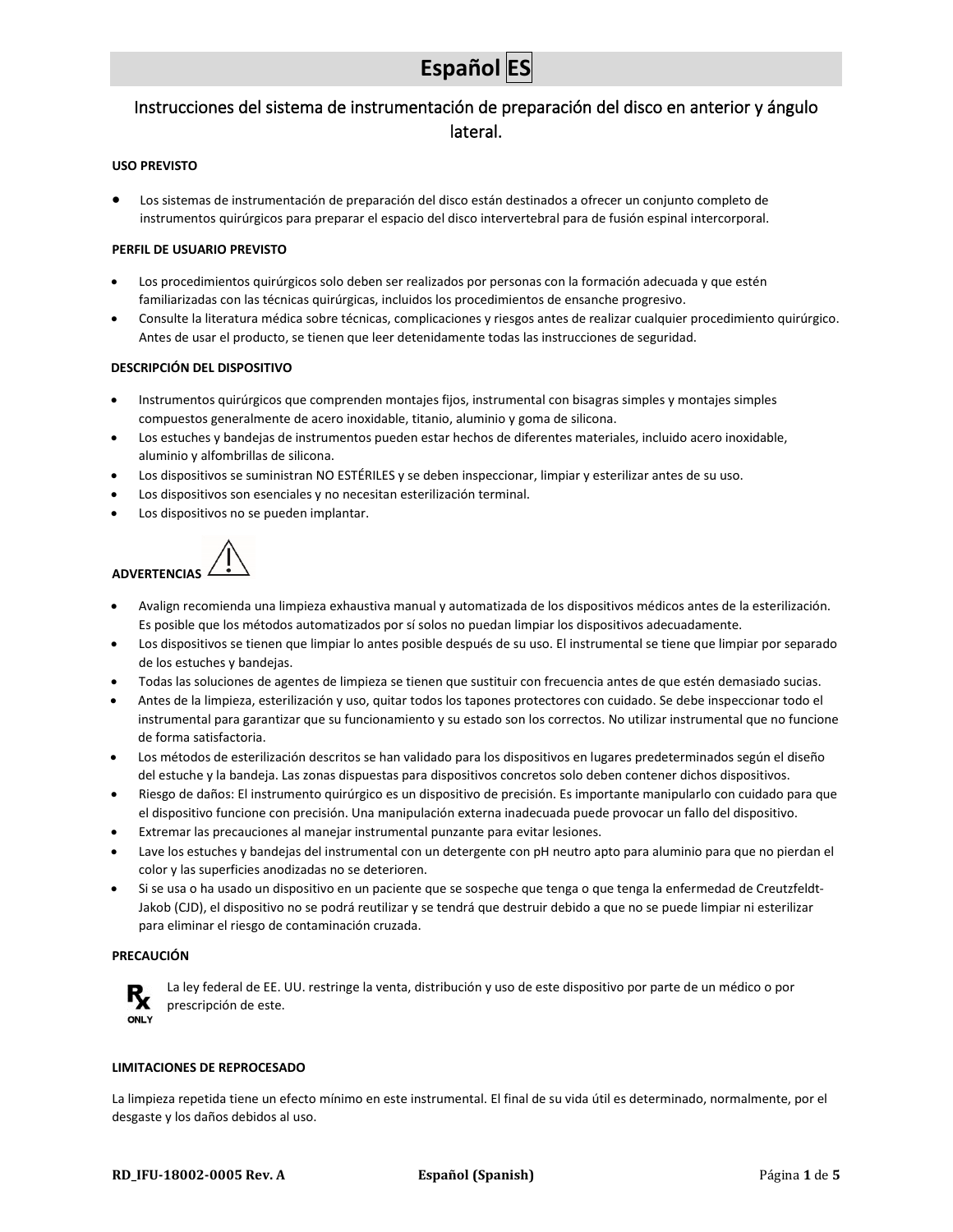#### **EXCENCIÓN DE RESPONSABILIDAD**

Es responsabilidad del reprocesador garantizar que el reprocesado se realiza utilizando los equipos, materiales y personal de una unidad de reprocesado y de que se logra el resultado deseado. Esto requiere el control de la validación y la rutina del proceso. Cualquier cambio realizado con respecto a las instrucciones suministradas debe ser evaluado adecuadamente para comprobar su efectividad y sus posibles consecuencia adversas.

#### **Instrucciones de reprocesado**

#### **HERRAMIENTAS Y ACCESORIOS**

| Agua del grifo fría (< 20 °C / 68 °F)<br>Agua del grifo caliente (< 40°C / 104°F) |  |  |
|-----------------------------------------------------------------------------------|--|--|
| Agua desionizada (DI) o tratada por ósmosis inversa (OI) (a                       |  |  |
| temperatura ambiente)                                                             |  |  |
| Detergente enzimático neutro con pH 6.0-8.0, es decir, MetriZyme,                 |  |  |
| EndoZime, Enzol                                                                   |  |  |
| Diferentes tamaños de cepillos y/o escobillas con cerdas de nailon                |  |  |
| Jeringas estériles o equivalente                                                  |  |  |
| Paños absorbentes desechables que no dejen pelusa o equivalente                   |  |  |
| Bateas para remojo                                                                |  |  |
| Aire comprimido de uso médico                                                     |  |  |
| Limpiador ultrasónico (sonicador)                                                 |  |  |
| Lavador automático                                                                |  |  |
|                                                                                   |  |  |

#### **PUNTO DE USO Y CONTENEDOR**

- 1) Siga las prácticas sobre el punto de utilización de la unidad hospitalaria. Después de su uso, los dispositivos deben mantenerse húmedos para evitar que la suciedad se seque, y se debe eliminar la suciedad y los restos de todas las superficies, hendiduras, mecanismos deslizantes, bisagras y otras zonas difíciles de limpiar.
- 2) Siga las precauciones universales y mantenga los dispositivos en un contenedor cerrado o cubierto para su transporte hasta la unidad central de suministro.
- 3) Todos los dispositivos deben limpiarse completamente abiertos y desmontados (es decir, con las piezas separadas).

#### **LIMPIEZA MANUAL**

- 4) Prepare el detergente enzimático con pH neutro según las instrucciones del fabricante. Se recomienda el detergente enzimático Enzol® en una preparación de 1 oz./galón con agua templada.
- 5) Sumerja completamente el dispositivo en el detergente preparado según las instrucciones de la etiqueta. Déjelo durante como mínimo 1 minuto.
- 6) Mueva todas las piezas móviles del dispositivo durante el tiempo que esté en remojo para que el detergente penetre completamente en las zonas menos accesibles.
- 7) Frote el dispositivo con un cepillo de cerdas suaves (también puede utilizar una jeringuilla y una escobilla), prestando especial atención a las piezas móviles, hendiduras y otras zonas menos accesibles hasta que toda la suciedad visible desaparezca.
	- a) Para los dispositivos con lumen, lave los lúmenes internos con detergente utilizando una jeringa del tamaño adecuado al menos 7 veces con un mínimo de 15 ml de detergente. Si está disponible, use los puertos de enjuague para la descarga.
- 8) Prepare el detergente enzimático con pH neutro en el sonicador (según las instrucciones del fabricante) y sonique el instrumental durante un mínimo de 10 minutos. Nota: La solución enzimática deberá cambiarse cuando esté muy sucia (llena de sangre y/o turbia).
- 9) Enjuague todas las superficies y hendiduras con agua desionizada (DI) o filtrada por ósmosis inversa (OI) durante un mínimo de 3 minutos para eliminar los residuos de detergente o suciedad.
	- a) Para los dispositivos con lumen, lave los lúmenes internos un mínimo de 3 veces con agua OI/DI (mínimo de 15 ml) con una jeringa del tamaño adecuado. Si está disponible, use los puertos de enjuague para la descarga.
- 10) Seque el instrumento con un paño limpio y suave. Además puede utilizar aire comprimido filtrado.
- 11) Examine el grado de limpieza de cada instrumento. Si queda suciedad visible, repita el procedimiento de limpieza.

#### **LIMPIEZA AUTOMATIZADA**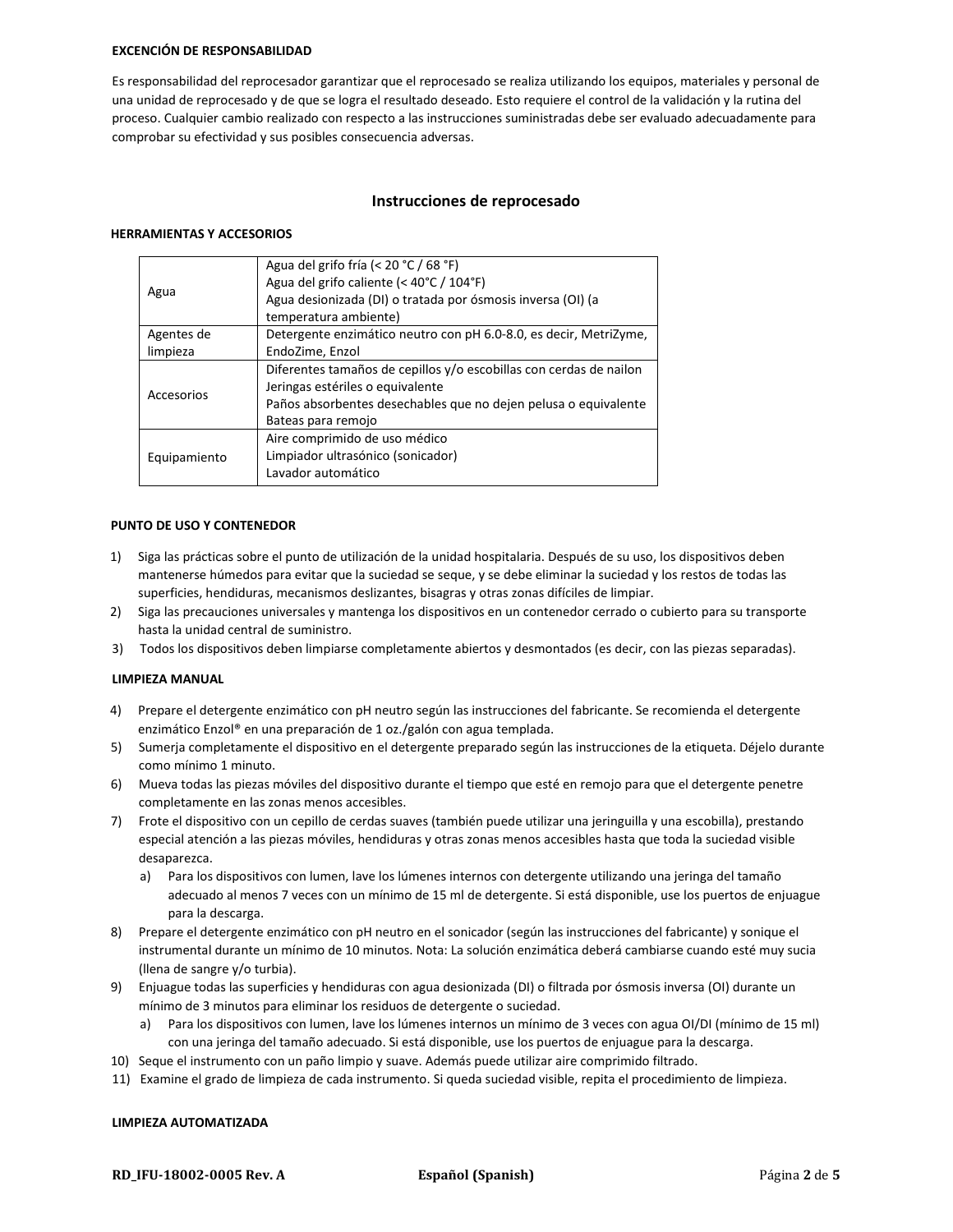Nota: Todos los dispositivos deben limpiarse manualmente antes de cualquier proceso automatizado de limpieza siguiendo los pasos del 1 al 7. Los pasos del 8 a l 11 son opcionales, pero se recomiendan.

12) Limpie los dispositivos dentro de una lavadora/desinfectadora mediante el equipo y siguiendo las instrucciones del fabricante del detergente según los parámetros mínimos siguientes.

| Fase                            | Tiempo (minutos) | Temperatura             | Tipo de detergente y<br>concentración |
|---------------------------------|------------------|-------------------------|---------------------------------------|
| Pre-lavado 1                    | 02:00            | Agua fría del grifo     | N/A                                   |
| Lavado enzimático               | 02:00            | Agua caliente del grifo | Detergente enzimático                 |
| Enjuague 1                      | 1:00             | Agua caliente del grifo | N/A                                   |
| Enjuague con agua<br>purificada | 0:10             | 63-66 $°C$              | N/A                                   |
| Secado                          | 15:00            | 90 °C                   | N/A                                   |

13) Seque el exceso de humedad utilizando un paño absorbente. Seque cualquier zona interna con aire comprimido filtrado.

14) Examine el grado de limpieza de cada instrumento. Si queda suciedad visible, repita el procedimiento de limpieza.

#### **DESINFECCIÓN**

- Los dispositivos, finalmente, se tienen que esterilizar (véase § Esterilización).
- El instrumental de Avalign es compatible con los perfiles de tiempo-temperatura de lavadores/desinfectadores de desinfección térmica conforme a ISO 15883.
- Cargar los dispositivos en la lavadora desinfectadora de acuerdo con las instrucciones del fabricante, asegurando que los dispositivos y lúmenes pueden drenar libremente.
- Los ciclos siguientes automatizado son ejemplos de ciclos validados.

| Fase                 | Tiempo de<br>recirculación (min.) | Temperatura de<br>agua | Tipo de agua |
|----------------------|-----------------------------------|------------------------|--------------|
| Desinfección Térmica |                                   | >90°C (194°F)          | Agua RI / DO |
| Desinfección Térmica |                                   | >90°C (194°F)          | Agua RI / DO |

#### **INSPECCIÓN Y PRUEBAS FUNCIONALES**

- Inspeccione visualmente los dispositivos para ver si tienen daños o están desgastados. El instrumental con piezas rotas, rajadas, descamadas o desgastadas o con superficies sin brillo no se deben utilizar y se tienen que sustituir inmediatamente.
- Compruebe que las partes cortantes del ensanchador están lisas, son continuas y están libres de gritas o descamaciones que puedan mermar su capacidad de corte.
- Verifique las interfaces del dispositivo con el taladro eléctrico sin complicaciones.

#### **EMPAQUETADO**

- El usuario final solo se debe usar materiales de empaquetado para esterilización autorizados por la FDA para empaquetar los dispositivos.
- El usuario final debe consultar las normas ANSI/AAMI ST79 o ISO 17765-1 para obtener información adicional sobre la esterilización con vapor.
- **Paño de esterilización**
	- o Los estuches se tienen que envolver en un envoltorio para esterilización de grado médico usando el método de doble empaquetado conforme a las normas AAMI o equivalente.
- **Contenedor de esterilización rígido**
	- o Para más información sobre contenedores de esterilización rígidos, consulte las instrucciones de uso correspondientes que suministra el fabricante del contenedor o contacte directamente con el fabricante.

#### **ESTERILIZACIÓN**

Esterilice el instrumental con vapor. Los siguientes ciclos son los mínimos requeridos para la esterilización con vapor de los dispositivos Avalign:

#### **Un único instrumento con doble envoltorio metido en un estuche:**

| Tipo de ciclo                  | Temperatura   | Tiempo de exposición | <b>Impulsos</b> | Tiempo de secado |
|--------------------------------|---------------|----------------------|-----------------|------------------|
| Prevacío                       | 132°C (270°F) | 4 minutos            |                 | 30 minutos       |
| Desplazamiento por<br>gravedad | 132°C (270°F) | 15 minutos           | N/A             | 30 minutos       |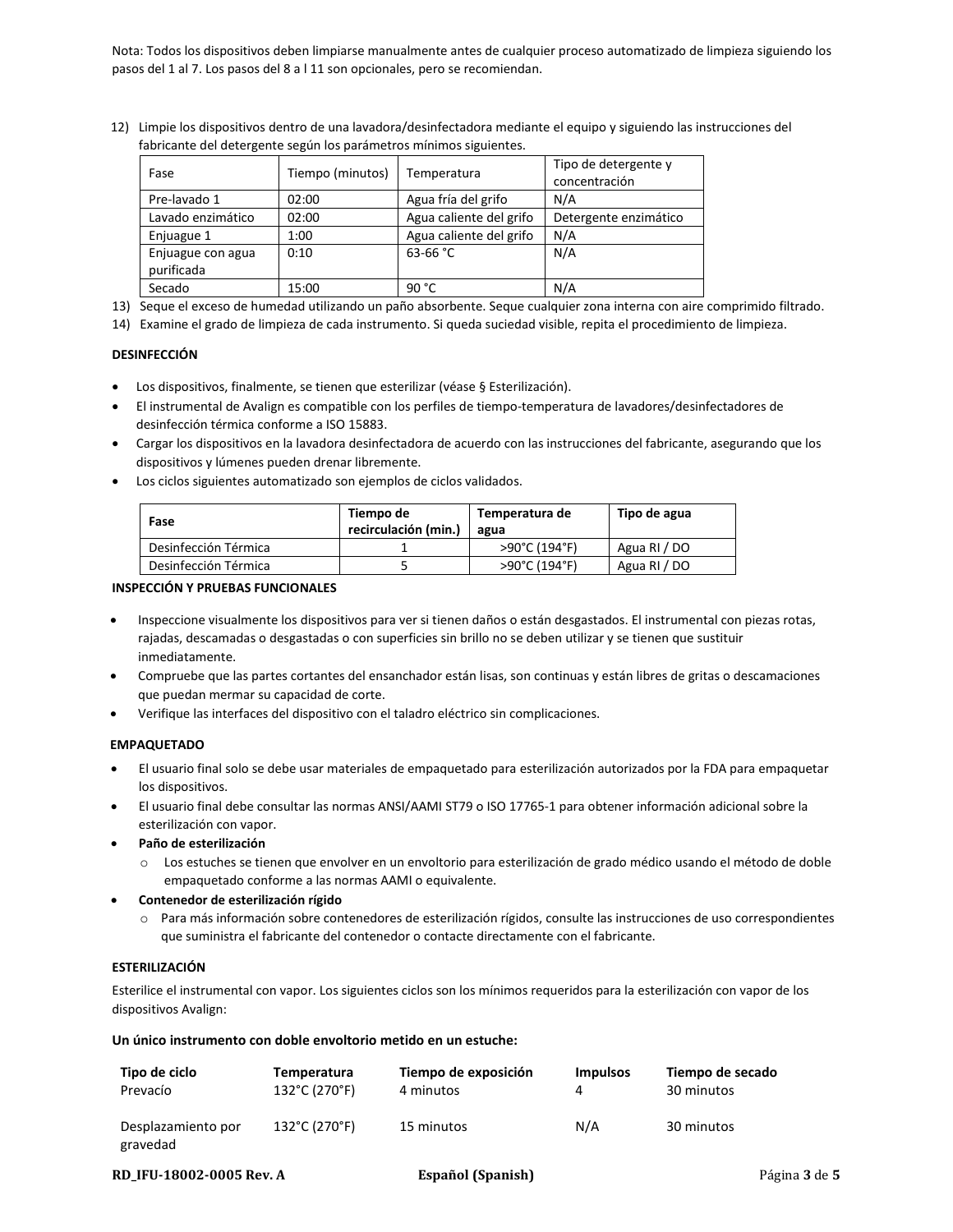- Se deben seguir al pie de la letra las instrucciones de funcionamiento de la configuración de carga máxima del fabricante del esterilizador. El esterilizador se tiene que instalar, mantener y calibrar correctamente.
- Los parámetros de tiempo y temperatura necesarios para la esterilización varían en función del tipo de esterilizador, diseño del ciclo y material de empaquetado .Es muy importante validar los parámetros del proceso con cada tipo de equipo de esterilización individual de cada centro y la configuración de carga del producto.
- Una unidad hospitalaria puede utilizar ciclos de limpieza con vapor diferentes al ciclo recomendado siempre que la unidad haya validado adecuadamente el ciclo para garantizar la penetración adecuada del vapor y el contacto con los dispositivos para su esterilización. Nota: Los contenedores rígidos de esterilización no se pueden usar en ciclos de vapor por gravedad.
- Las gotitas de agua y las señales de humedad visibles en el envoltorio/paño estéril o la cinta que lo asegura pueden comprometer la esterilización de las cargas procesadas o indicar que el proceso de esterilización ha fallado. Inspeccione visualmente el paño exterior y compruebe que está seco. Si hay gotitas de agua o se observa humedad, se considera que el envoltorio o la bandeja del instrumento no son aceptables. Vuelva a envolver y a esterilizar los envoltorios que tengan señales visibles de humedad.

#### **ALMACENAMIENTO**

- Tras la esterilización, el instrumental debe permanecer en el envoltorio de esterilización y almacenarse en un armario limpio y seco o en un estuche de almacenamiento.
- Se debe tener cuidado al manipular los dispositivos para evitar dañar la barrera estéril.

#### **MANTENIMIENTO**

- Deseche los dispositivos dañados, desgastados o que no funcionen bien.
- Los cabezales de ensanchadores no se pueden re-afilar.

#### **GARANTÍA**

- Todos los productos tienen la garantía de estar libres de defectos de material y mano de obra en el momento de su envío.
- El instrumental de Avalign es reutilizable y cumple con las normas AAMI sobre esterilización. Todos nuestros productos están diseñados para que cumplan con los estándares de calidad más exigentes. No nos hacemos responsables de fallos de productos que hayan sido modificados de cualquier forma con respecto a su diseño original.

#### **CONTACTO**

**Aviso:** Cualquier incidente grave que se haya producido relacionado con los dispositivos debe notificarse al fabricante, Avalign Technologies Inc y a la autoridad responsable del Estado miembro de la UE en el que está establecido el usuario y/o el paciente.



## **Fabricado por:**

**Avalign Technologies** 8727 Clinton Park Drive Fort Wayne, IN 46825 1-877-289-1096 [www.avalign.com](http://www.avalign.com/) [product.questions@avalign.com](mailto:product.questions@avalign.com)



**Instrumentos representativos autorizados: Instrumed GmbH** (dba Avalign German Specialty Instruments) 78 532 Tuttlingen, Unter Buchsteig 3 Alemania Teléfono: +49 7462 200 49 0

 $\epsilon$ 



**Caja y bandeja del representante autorizado:** Emergo Europe, Prinsessegracht 20, 2514 AP The Hague, The Netherlands

**Distribuido por: Orthofix Inc.** 3451 Plano Parkway Lewisville, TX 75056 (214) 937-2000

#### **Patrocinador australiano:**

Emergo Australia Level 20, Tower II Darling Park 201 Sussex Street Sydney, NSW 2000 Australia